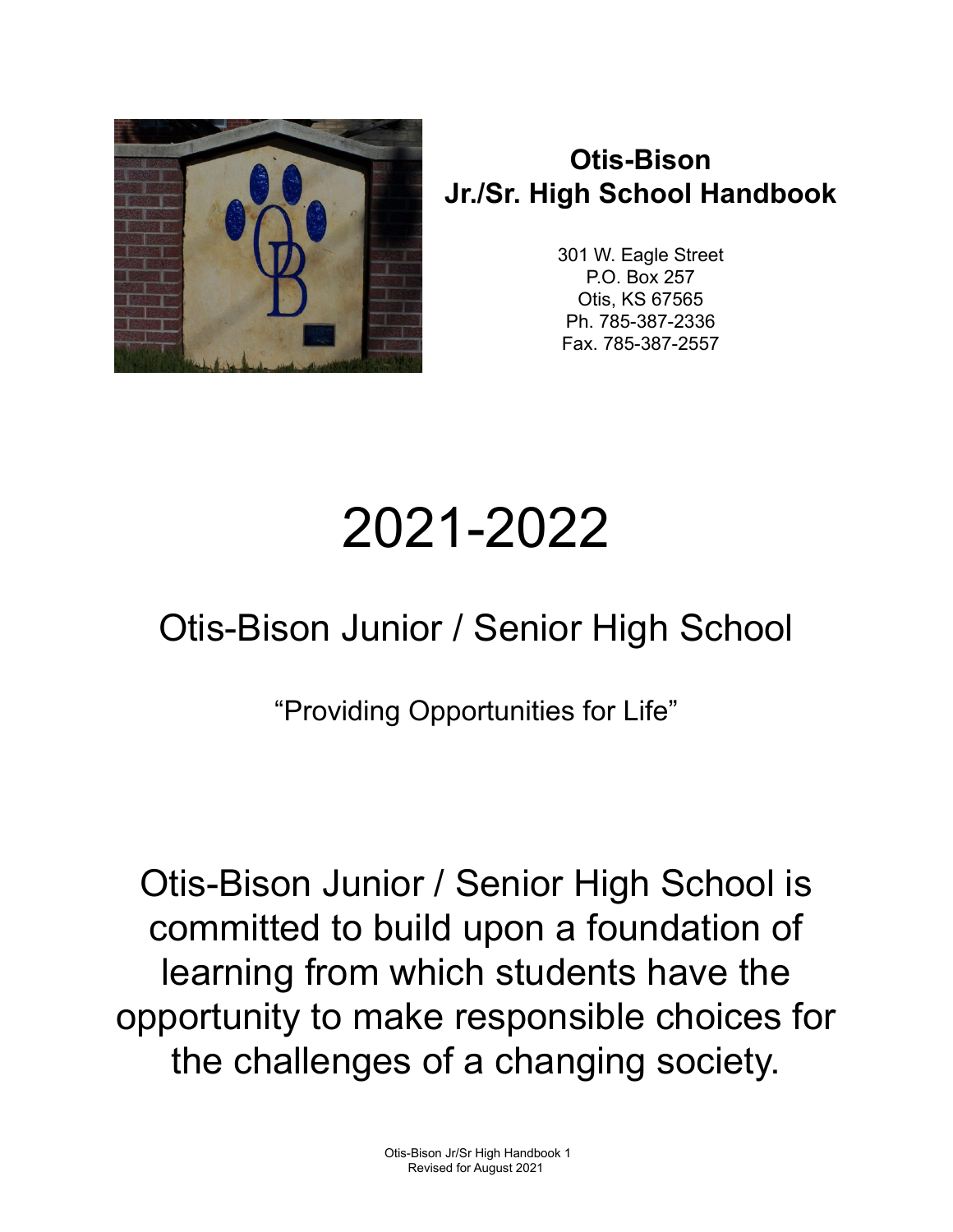#### **Table of Contents**

| Absences and Excuses                          | 14        | Internet Policy                                  | 7-8            |
|-----------------------------------------------|-----------|--------------------------------------------------|----------------|
| Admission/Withdrawal                          | 5         | ISS/OSS (In School/Out of School Suspension      | 13             |
| Alcohol, Tobacco, Electronic Cigarettes       | 13        | Junior High Activities/Athletics                 | 16-17          |
| All School Play                               | 19        | Junior High Scholars Bowl                        | 17             |
| Attendance                                    | 13-14     | Junior High School Activities                    | 17             |
| Band/Vocal Lettering System                   | 19-20     | Junior High Student Council                      | 17             |
| Board of Education Policy and Rule Books      | 3         | Junior/Senior High Activities Policy/Eligibility | 16-17          |
| Bully/Hazing/Harassment                       | 11        | Kansas Association for Youth (KAY)               | 22             |
| <b>Bus Riding Rules for Students</b>          | 16        | Kansas School Safety Hotline Number              | 12             |
| <b>Bus Safety Code</b>                        | 16        | Leaving School-Sign Out Policy                   | $\overline{7}$ |
| Care of Valuables                             | 9         | <b>Library Policy</b>                            | 7              |
| Cell Phones                                   | $9 - 10$  | Lockers                                          | 8              |
| Chromebook Usage                              | 8         | Lost and Found Articles                          | 9              |
| Class Change                                  | 5         | Make-up Slips                                    | 14             |
| <b>Closed Lunch Period</b>                    | 15        | Make-up Work                                     | 14             |
| <b>College Visits</b>                         | 6         | Make-up Work for School Activities               | 14             |
| Completing Make-Up Work                       | 15        | <b>Meal Payment Policy</b>                       | 15             |
| Compulsory Attendance Law                     | 15        | Meals                                            | 14-15          |
| Consequences of Discipline Violations         | 14        | Media Devices                                    | 10             |
| <b>Course Requirements</b>                    | 5         | Medication                                       | 7              |
| Crisis Plan                                   | 15        | National Honor Society                           | 21-22          |
| Daily Schedule                                | 4         | <b>Online Virtual Options</b>                    | 8              |
| Dance Rules                                   | 19        | Otis-Bison Board of Education                    | 3              |
| Discipline                                    | $10 - 11$ | Otis-Bison Crisis Management Plan                | 16             |
| Dress Code                                    | 9         | Otis-Bison Faculty and Staff                     | $3-4$          |
| Driving                                       | 16        | Otis-Bison Jr/Sr High Attendance Policy          | 14             |
| Dual Credit                                   | 6         | Parent/Teacher Conferences (Student Led)         | $\overline{7}$ |
| Early Graduation                              | 5         | Parking                                          | 16             |
| <b>Emergency Procedures</b>                   | 16        | Passes/Passing Time                              | 10             |
| <b>Emergency Safety Intervention</b>          | $11 - 13$ | Report Cards and Progress Reports                | 6              |
| Fire and Tornado Drills                       | 15        | Requirements for All High School Activities      | 19-20          |
| <b>Fundraiser and Responsibilities</b>        | 18        | Scholars Bowl Lettering                          | 20             |
| Gang/Gang Activity                            | 13        | School Building Use                              | 4              |
| <b>General Conduct</b>                        | 10        | <b>School Cancelation</b>                        | 4              |
| <b>General Procedures</b>                     | $7-8$     | Seminar Period                                   | $\overline{7}$ |
| <b>Grades/Grading Scales</b>                  | 6         | Speech (Forensics) Lettering                     | 20             |
| <b>Graduation Requirements</b>                | 5-6       | Students Against Destructive Decisions (SADD)    | 22             |
| High School Academic Lettering                | 21        | <b>Student Conduct</b>                           | 10             |
| <b>High School Athletic Lettering</b>         | 20        | <b>Student Council</b>                           | 22             |
| High School Basketball Lettering              | 21        | Student Council Election of Officers and Members | 23             |
| High School Cheer and Yell Leaders            | 20        | <b>Student Council Elections</b>                 | 23             |
| High School Cross Country Lettering           | 21        | <b>Student Led Conferences</b>                   | 6              |
| <b>High School Football Lettering</b>         | 21        | Taking Effective and Efficient Notes             | 24             |
| High School Injured Participant and Lettering | 21        | Teacher Aid Program                              | 6-7            |
| High School Manager/Trainer Lettering         | 21        | Teacher's Policies                               | 7              |
| High School Organization                      | 21-22     | Teaching Note-Taking Skills: Overview            | 23-25          |
| <b>High School Track Lettering</b>            | 21        | Telephone Use                                    | 10             |
| High School Volleyball Lettering              | 21        | Transportation                                   | 15             |
| <b>Holding Office</b>                         | 21        | USD 403 Mission Statement                        | 3              |
| <b>Homecoming Attendants</b>                  | 18        | USD 403 Otis-Bison Crisis Management Plan        | 15             |
| Homecoming Responsibilities                   | 18        | Use of Trained Dogs For School Search            | 11             |
| Honor Roll                                    | 6         | Verbal/Physical Assault on a Student             | 10             |
| Human Sexuality and Aids Education            | 9         | Weapons in School                                | 11             |
| Illness/Medication                            | 7         | <b>Winter Royalty</b>                            | 19             |
| Insurance                                     | 4         | Withdrawal From School                           | 5              |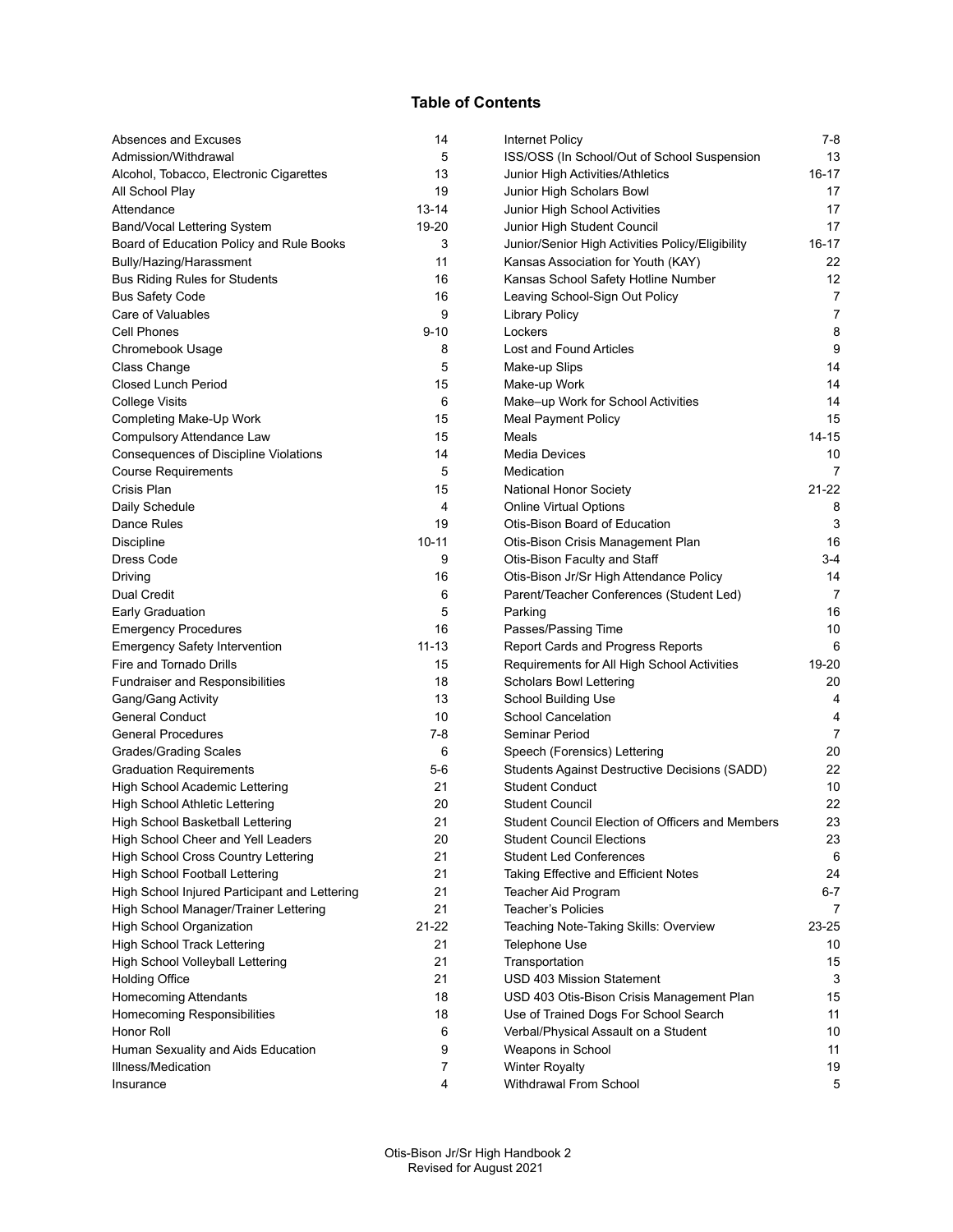### Welcome to Otis-Bison Jr./Sr. High School

*From the principal, Karen Maier:*

Welcome to the 2021-22 school year at Otis-Bison Jr./Sr. High! The staff and I are excited to have the *opportunity to serve the students, parents and community members of the Otis-Bison school district. It is our mission to provide our students with the best education and extracurricular experiences possible.*

My mission, as your principal, is to make sure that our focus is on our students and what is best for each and every one of them. We will strive to provide our students with meaningful experiences both in *and out of the classroom. We intend to focus on the whole child, academically, physically and emotionally. The staff and I want the graduates of Otis-Bison to leave this building with the knowledge and confidence to follow whatever dreams they may choose to pursue.*

Please, feel welcome to contact me or any of the staff if we can assist you in any way. Open *communication is the key to providing the best opportunities for our school, our students and our community.*

#### **Unified School District 403 Mission Statement**

#### *"Responsible Choices Through Quality Education"*

The public school system in USD 403 exists for the good of its students by teaching positive self-concepts, the value of future education, and the value of physical and emotional well being of each student. To achieve these goals, all students to the best of their ability, and upon completion of the twelfth grade, will have (1) mastered the academic basics, (2) developed an appreciation for our heritage and culture, (3) acquired the ability to function in our society, (4) learned ways to use leisure time wisely, and (5) established the skills needed for good citizenship.

#### **Board of Education Policy and Rule Books**

The Board of Education Policy Books are open to the public. If anyone wishes to review these official policy books, they may do so by making arrangements with the District Office.

|  | USD #403, Otis-Bison Board of Education |  |  |
|--|-----------------------------------------|--|--|
|  |                                         |  |  |

Bernard Juno, Chairman

Robert Mitchell **Sheila Nather** Sheila Nather

Jason Wagner **Everett Royer** 

#### **Otis-Bison Administration**

Brent Kaempfe, Superintendent Karen Maier, Principal kaempfeb[@usd403.org](mailto:lowryb@usd403.org) maierk@usd403.org

#### **Otis-Bison Faculty and Staff**

Barbara Begler **Barbara Begler Barbara Begler Barbara Beglerb** VLC, HS Library **beglerb@usd403.org** Jennifer Chapman Business, Yearbook, FACS chapmanj@usd403.org Annalee Crotinger **Annalee Crotinger** Special Services crotingera@usd403.org<br>
Jonea Hartshorn **Sthips** 8th gr & HS English antshorni@usd403.org 8th gr & HS English hartshornj@usd403.org Hank Highfill **Tech Director** Tech Director highfillh@usd403.org Jenny Kling **Band/Vocal Music 1996** klingj@usd403.org klingj Curtis Little **Curtis Little COUSD** HS Science **HS Science** littlec@usd403.org

Otis-Bison Jr/Sr High Handbook 3 Revised for August 2021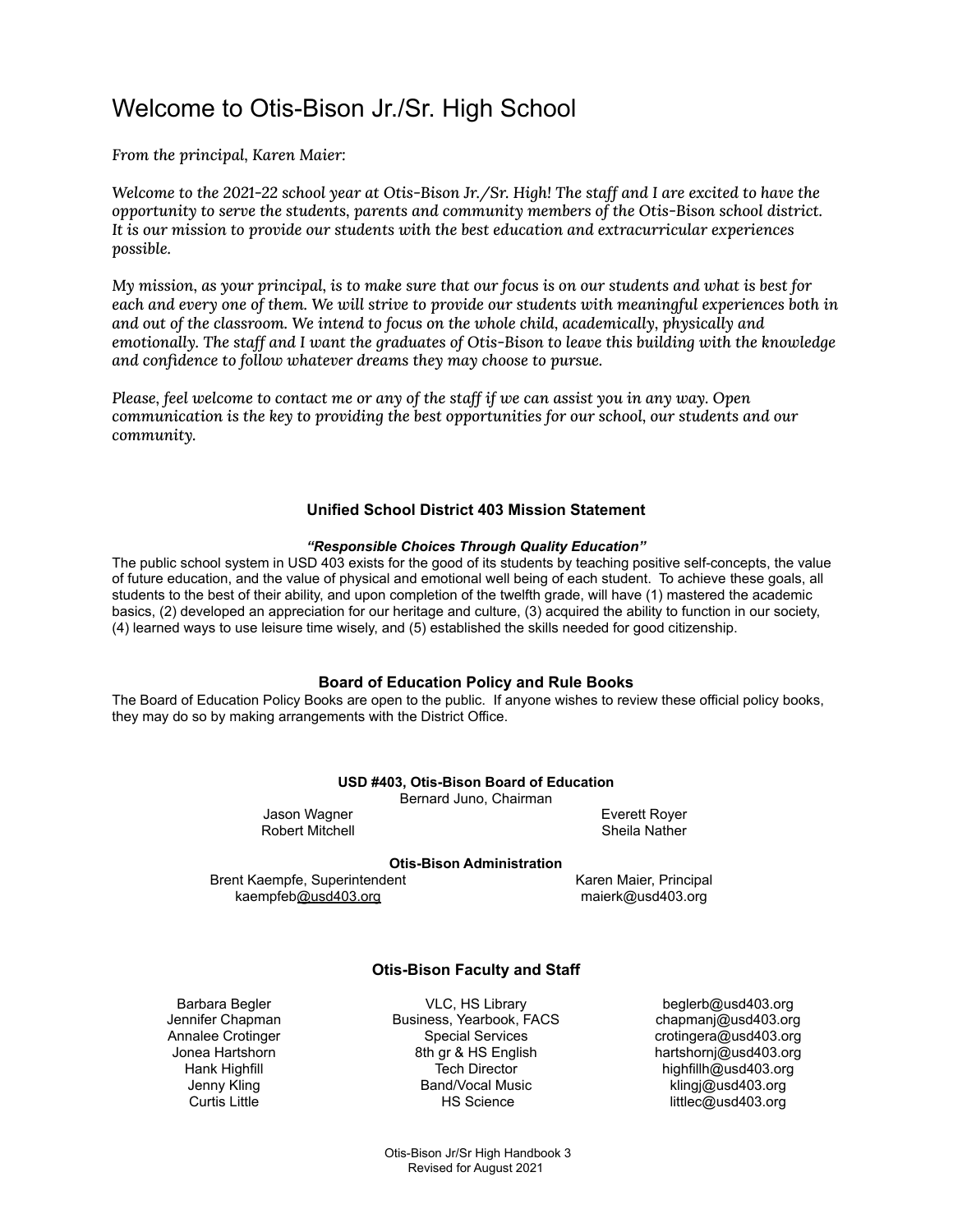Janelle Maier Jr. HighMathematics & English, FACS maierj@usd403.org Tim Markloff **Industrial Arts** marklofft@usd403.org Cathy Ochs Counselor ochsc@usd403.org Randy Richards **8th gr PE, HS Social Studies** richardsr@usd403.org Ron Sandstrom **Example 3.0 THS Mathematics** sandstromr@usd403.org Jackie Schultz **Art** Schultzj@usd403.org **Art** schultzj@usd403.org Travis Starr **Physical Education** starrt@usd403.org **Physical Education** Julie Wagner Jr. High Science, & S. Studies wagnerj@usd403.org Martha Wondra Special Services (Gifted) wondram@usd403.org Megan Yarmer **Secretary** Secretary **Secretary** yarmerm@usd403.org

#### **Daily Schedule**

School begins daily at 8:00 a.m. and ends at 3:25 p.m. Students whose work is finished may leave at that time. Students who need additional help or need to complete work are allowed or required to remain until the activity busses leave. Activity buses will run at approximately 5:35 p.m. in the fall and winter months and approximately 5:15 p.m. in the spring.

#### **School Building Use**

No student or student group is to be in any school building at any time unless under the direct supervision of a faculty member or activity sponsor. Students are expected to leave the building promptly at the end of each school day unless kept for some reason by a faculty member.

Each individual should be proud of the school building and equipment. Each student should make every effort to keep the building neat and to keep the equipment in good working condition. The privilege of attending school in a well-kept facility carries with it the responsibility of keeping its appearance and usefulness as it was found. The custodians spend much time getting the building ready for use. Please help them keep the building clean, litter-free and attractive.

#### **Insurance**

USD 403 Otis-Bison has school time and school activity insurance for all students K-12. This plan covers students for school injuries and sports injuries. Through the Kansas State Activities Association, students who participate in those activities under the jurisdiction of KSHSAA have a Catastrophic Accident Plan.

#### **School Cancellations/Schedule Change/Bus Route Changes**

All changes made due to weather related will be done with the School Messenger. You will receive a message telling of the changes due to circumstances that make schedule changes.

The stations listed below will also be contacted about school cancellations and other changes that are deemed necessary.

KAKE, Channel 10, Wichita KWCH, Channel 12, Wichita

#### **Admission/Withdrawal**

#### **Admission to Otis-Bison Jr./Sr. High School**

Students are admitted to Otis-Bison High School only upon completion of the course of study of an accredited elementary or junior high school. All out of district students wishing to enroll in USD 403 must make an application yearly to the board of education.

#### **Class Changes**

Changes in a student's schedule will be permitted during the first week of school. After the first week, students will maintain the same schedule for the remainder of the year unless approved by the principal, counselor and teachers involved. In order to change a class schedule, students must obtain a "Permission Slip to Change Classes" from the counselor. This form must be taken to the teachers affected by the change and parents for their signatures of approval. The form is to be returned to the counselor.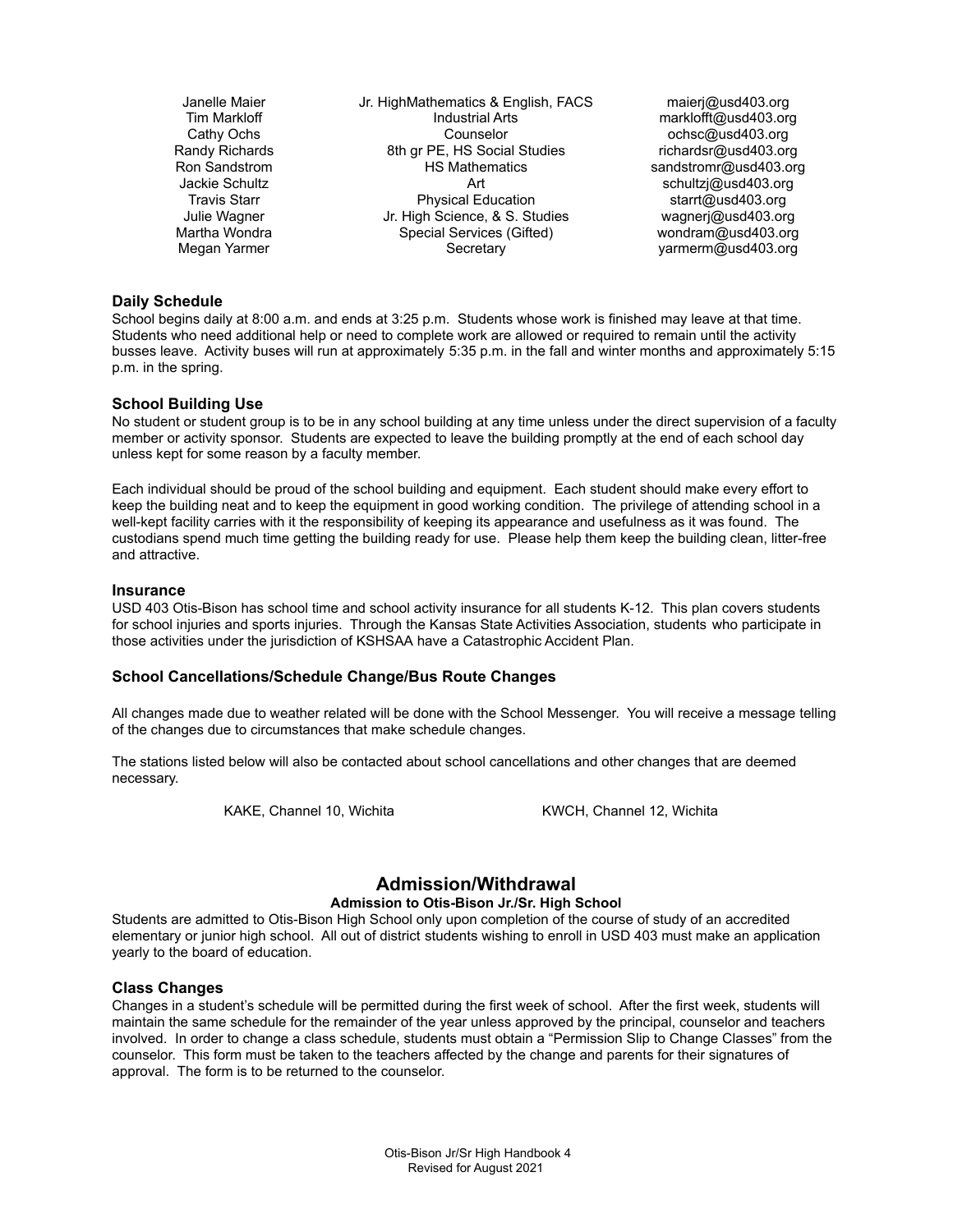#### **Withdrawal From School**

If it becomes necessary for students to withdraw from school, they should check in the office for the procedure to follow. This will ensure that when the students leave they will not have unpaid bills and they will receive any refunds that are due to them.

| <b>Course Requirements</b>                                                                                                                                                                                                                                                                                                                                                                                                                                                         |                                                                                                                                                                                                                                                                                                                                                                                 |  |  |  |
|------------------------------------------------------------------------------------------------------------------------------------------------------------------------------------------------------------------------------------------------------------------------------------------------------------------------------------------------------------------------------------------------------------------------------------------------------------------------------------|---------------------------------------------------------------------------------------------------------------------------------------------------------------------------------------------------------------------------------------------------------------------------------------------------------------------------------------------------------------------------------|--|--|--|
| <b>Specified Units for Graduation (USD 403)</b><br>1 unit of Physical Education<br>$\bullet$<br>3 units of Social Science-World History, US<br>$\bullet$<br>History, American Government<br>4 units of Language Arts-3 English required<br>$\bullet$<br>(4th unit: Speech, English IV, Two<br>years: Journalism)<br>3 units of Math<br>$\bullet$<br>3 units of Science (Biology required)<br>1 year of Fine Arts<br>*Must fulfill the requirements of Seminar classes all<br>year. | <b>Board of Regents Qualified Admissions</b><br><b>Curriculum Needs</b><br>4 units of English<br>3 units of Math<br>$\bullet$<br>3 units of Social Science<br>$\bullet$<br>3 units of Natural Sciences<br>$\bullet$<br>2014/15 (One must be Chemistry or Physics)<br>$\bullet$<br>These qualifications will be needed for any<br>student entering a Board of Regents institute. |  |  |  |

All class grades will be based on semester grades. If a student fails a semester, that semester will have to be taken over to receive the credit. Seminar classes will be Pass/Fail with no credit given.

#### **Graduation Units Required**

26 units (15 required units and 11 elective units)

Otis-Bison High School enrolls only full-time students unless approval is made for the student to be taking both classes at Otis-Bison and virtually. The school board and administration feel that it is to the students' advantage to stay in school full-time until completion of their senior year. This provides students with time to explore programs offered at Otis-Bison High School. It also gives the student additional time for maturity, which we believe is important before a person takes a full-time job or pursues an advanced education. All requirements must be met for the seminar classes every year enrolled at OBHS.

#### **Early Graduation**

Provided students have Senior eligibility status per credit requirements, Otis-Bison High School seniors will be allowed to graduate in December, after the 1st semester of their senior year provided they have:

- 1) Completed the necessary number of credit hours required for graduation.
- 2) Met all the requirements for graduation.
- 3) Received the written approval of the guidance counselor.
- 4) Received the written approval of the OBHS principal.
- 5) Received the written approval of their parent(s), if the student is younger than 18 years of age at the time of application.
- 6) Paid all school fees, fines and turned in all school materials.

The application for early graduation must be filed with the guidance office by September 1. Applications later than September 1 will need to be considered and approved by the BOE.

If a student does choose to graduate early, they will not be eligible for any KSHSAA or other school activities. This includes the JR/SR Prom unless they are accompanied by a date who is currently a junior or senior at OBHS. The early graduates are also not allowed to go on the Senior Trip. There will not be an early graduation ceremony but an early graduate will be allowed to participate in the spring graduation ceremony.

#### **Grade Classification**

When students have earned the following number of credits, they will be considered at the appropriate grade.

Sophomore: 6-12 credits Junior: 13-19 credits Senior: 20 or more credits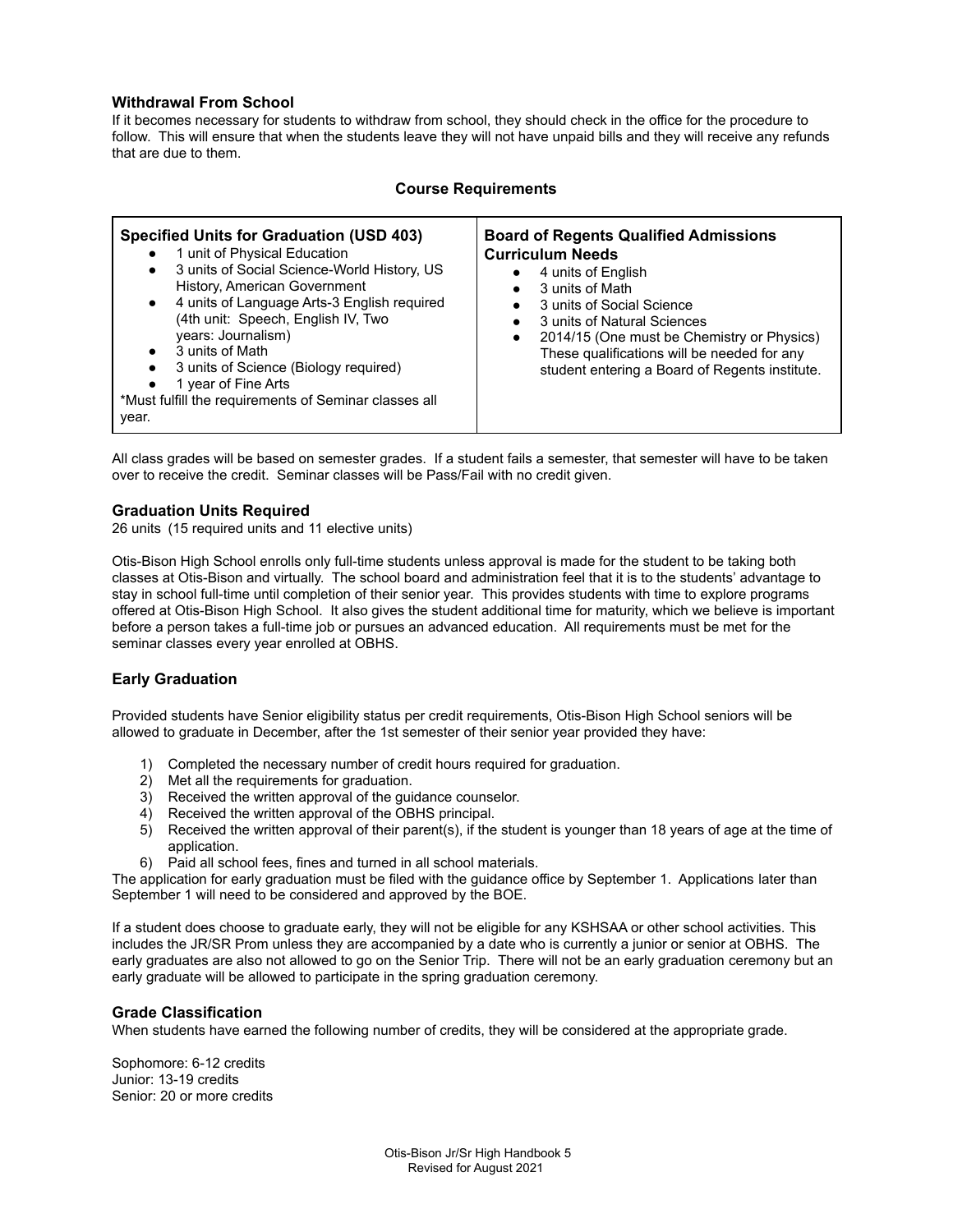#### **Dual Credit**

Seniors, gifted students, and juniors (with approval from the administration) at Otis-Bison High School will be given the opportunity to enroll in courses during the day in which they will receive dual credit (high school and college). Students will receive high school credit and college credit through various colleges. Students taking the courses will be responsible for paying their own tuition and buying their own books. A three-hour course will be equivalent to one-half (½) unit of high school credit. A five-hour course is equivalent to one (1) unit of high school credit.

#### **Graduation**

Only those students who meet the graduation requirements and have all bills paid will be allowed to participate in the graduation ceremony. For students who do not meet the requirements, only their senior dues will be reimbursed.

#### **College visits**

Junior and Senior students are allowed and expected to make college visits. The counselor can assist with this. Students are responsible for informing the counselor, their teacher and the high school office and completing the work before the absence. The student will get an admit slip from the office prior to the college visit. It is possible for younger students to go on college visits depending upon the situation. All students should take opportunities to visit colleges on their visitation days, which often occur on Saturdays.

#### **Grades**

The grades used are A, B, C, D, and F. Any student who receives a yearly grade of F does not receive credit for that class. If the class is required for graduation, then the course must be repeated until a passing grade is received. Grade cards will be mailed directly home on the Wednesday following the end of the nine-week period or they will be handed out to the parents at parent-teacher conferences. Parents and students may view grades using the Power Grade program. Passwords are secured through the Counselor's Office.

#### **Grading Scale**

| $90\% - 100\%$ | A  |
|----------------|----|
| $80\% - 89\%$  | R  |
| 70% - 79%      | C. |
| 60% - 69%      | D  |
| 59% and below  | F  |

#### **Honor Roll**

Otis-Bison Jr./Sr. High School will publish three honor rolls for each nine weeks and each semester.

- Superintendent's Honor Roll 3.75-4.00
- Principal's Honor Roll 3.40-3.74
- Teacher's Honor Roll 3.00-3.39

#### **Report Cards and Progress Reports**

Report cards are issued following the completion of each nine-week grading period. Progress reports are sent home at mid-nine weeks.

#### **Student Led Parent-Teacher Conferences**

Otis-Bison Jr./Sr. High students will have the opportunity to conduct their parent-teacher conferences. Each student will prepare and deliver how they are progressing in their classes. This will be done with the help of the teachers during their seminar classes. Schedules will be developed and shared with the parents.

#### **Teacher Aid Program**

Otis-Bison High School offers students the opportunity to work with faculty members throughout the school day. The Teacher Aid Program is designed to help students develop a good work ethic and explore teaching as a career. **Daily attendance and productive participation is expected.** Students are expected to report to their supervising teacher daily to fulfill duties. Students are expected to communicate with their supervising teacher in the event of a known upcoming absence.

Seniors in the upcoming school year and in **good standing** will be allowed to apply to be in this program. **Students must have a B average, excellent attendance history, and obtain one reference from a teacher.** Excellent attendance history is defined as not having more than 10 absences from the previous year, excluding school-related absences. The Principal will approve or disapprove all teacher aid applications.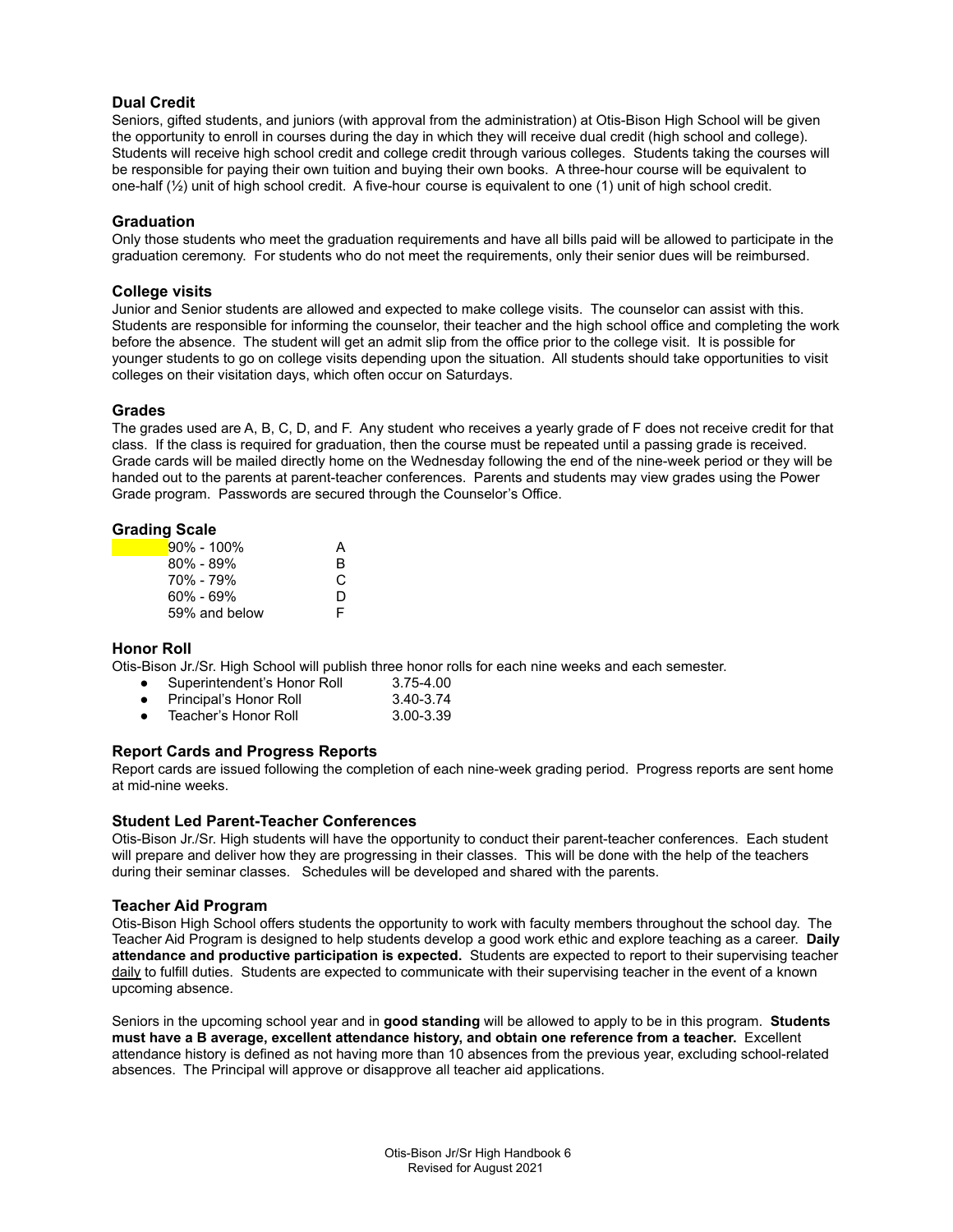Students will earn a letter grade and elective credit at the end of each semester. The grade will be counted towards their G.P.A., Class Rank, and Honor Roll.

If the student's 9-week G.P.A. fall below 2.5, the student will enter into a probationary period for the following 4 weeks while the student works to raise the overall G.P.A. above a 2.5. If the student's absences exceed 10 absences (not including school related activities), the student will be in a probationary period.

\*In the event a student enters a probationary period, the student and parents will meet with administration regarding the issue. At that point a determination will be made if the student continues in the program and under what conditions. The administration can terminate any teacher aid assignment and place the student back in the regular classes full time, if problems arise. The supervising teacher can have a voice in the decision.

ALL TEACHER AID PROGRAM REQUESTS SHOULD BE GIVEN TO THE COUNSELOR BY THE DEADLINE ON THE APPLICATION. That timeline will be somewhere around May 1 each year. Only extenuating circumstances will be allowed after the deadline. It is assumed that the student will participate in the Teacher Aid Program for the full school year, unless indicated otherwise.

#### **Seminar Courses**

These classes will be put together as homeroom classes and teachers will be in charge of the seminar time. This time will be critical for providing our students with opportunities to learn about careers, career planning, building leadership and character activities, and working on individual projects for both the community and the student will be emphasized in seminar time. These classes will be held when the schedule includes block schedule days.

#### **General Procedures**

#### **Teacher's Policies**

Each teacher has the right to have their own classroom policies pertaining to student conduct. Teachers will make access to these policies available to students and parents at all times. It is important that we are transparent with both our students and parents of our expectations for our students while they are in our classrooms.

#### **Leaving School/Sign-Out Policy**

No student is to leave the school grounds without notification of parents and/or guardian in addition to signing out of the office.

#### **Illness/Medication**

The school only administers first aid for minor injuries occurring at school. In case of illness or serious injury, the parents will be notified immediately. The students who are too ill to remain in the classroom shall go home. It is the responsibility of the parent to make arrangements that an ill or injured student be picked up by a parent or a person the parent assigns to do so.

Medication will not be administered at school unless there is a permission form signed by the student's physician and parent or the medication is in the prescription bottle it came in from the pharmacy. Over-the-counter medication will not be given without a permission form signed by the student's physician and parent. Medication forms can be picked up in the office and are also included in the packet sent from the district office concerning enrollment.

#### **Library Policy**

The library is the information center of the Jr./Sr. High School and houses the tools of information in the form of books, magazines, newspapers, and visual materials.

Students checking out library materials will be responsible for any lost or damaged items.

#### **Internet Policy**

Internet access is available to students and staff members at Otis-Bison Jr./Sr. High School. U.S.D. 403 provides this access because it is believed the internet offers vast, diverse, and unique resources. The goal in providing this service is to promote educational excellence at Otis-Bison Jr./Sr. High School by facilitating resource sharing, innovation, and communication.

The use of the network is a privilege, not a right, and may be revoked if abused. The user is personally responsible for their actions in accessing and utilizing the school's computer resources.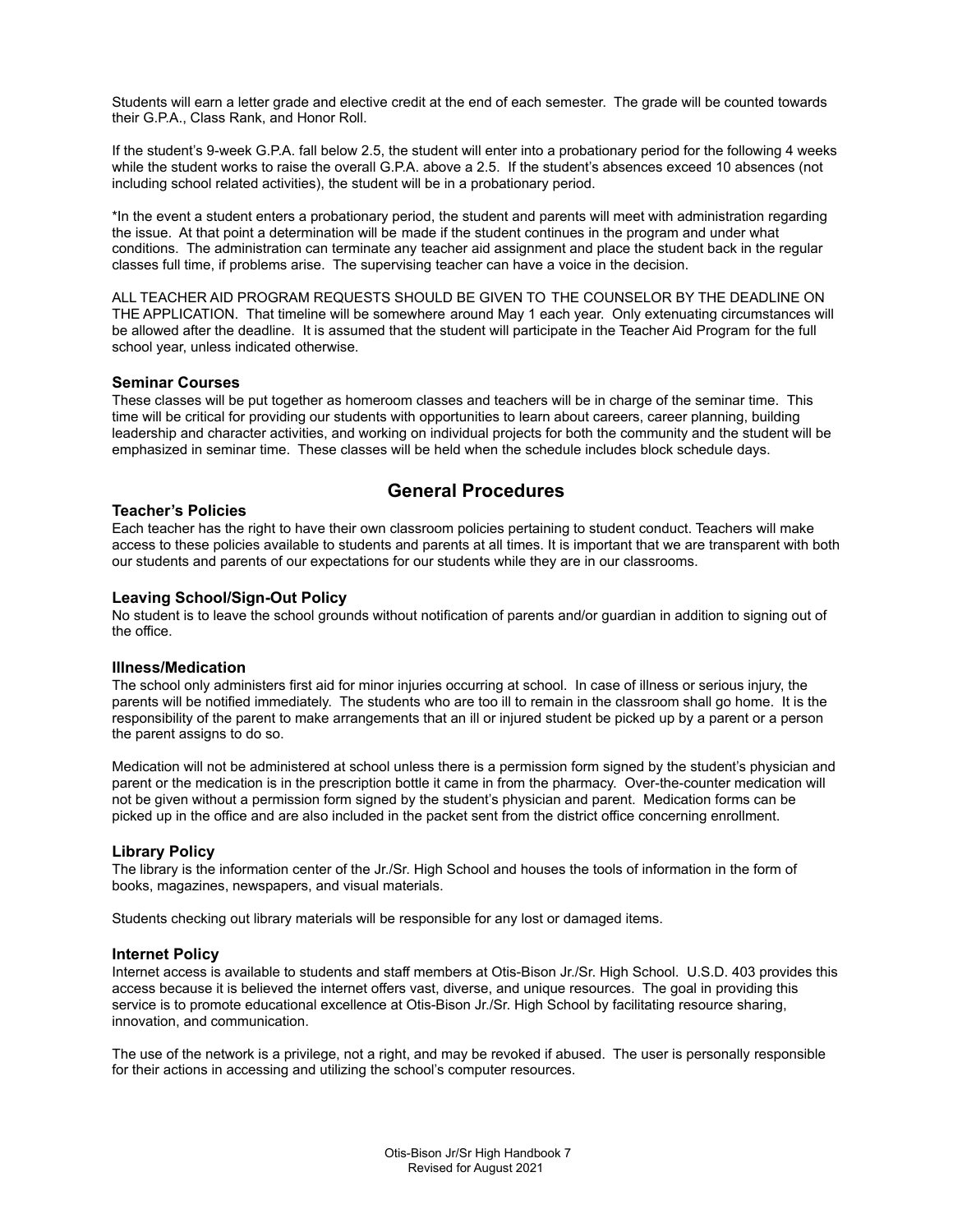- **Privacy:** The teacher and administrator may review communications to maintain system integrity and insure that students are using the system responsibly.
- **Inappropriate Material or Language:** No profane, abusive or impolite language should be used to communicate nor should materials be accessed which are not in line with the rules of school behavior.
- **● Rules for Internet use:**
	- 1. Do not use a computer to harm other people or their work.
	- 2. Do not vandalize the computer, software, or the network in any way.
	- 3. Do not interfere with the operation of the network by installing illegal software, shareware, or freeware.
	- 4. Do not violate copyright laws.
	- 5. Do not download software without permission of the teacher.
	- 6. Do not view, send, or display offensive messages or pictures.
	- 7. Do not share your password with another person.
	- 8. Do not trespass in another's folders, work, or files.
	- 9. Do not use the network for any illegal activities.
	- 10. Do notify an adult immediately, if by accident, you encounter materials which violate the rules of appropriate use.
	- 11. **BE PREPARED** to be held accountable for your actions and for the loss of privileges if Rules for the Internet are violated.

Students and their parents or guardians will be expected to sign the Otis-Bison Internet Acceptable Use Policy before being allowed on the Internet.

#### **Chromebook Usage**

USD 403, Otis-Bison is committed to a variety of technology programs. Many of these involve using the school owned Chromebooks. Teachers and students are encouraged to use the Chromebooks for as many learning experiences as possible. Each teacher and student is stressed to use the Chromebooks as they were intended; for the enhancement of learning. If a student is caught doing inappropriate activities with his/her Chromebook, he/she will lose some and possibly all privileges of using the Chromebook. This could also be for inappropriate handling and care of the Chromebook. This will be an administrative decision. The same rules apply with the Chromebook usage as they do with the internet usage policy. Every student and their parents 6th-12th grade will have to sign an acceptable use policy before being able to possess the Chromebooks. 6th-8th grade students may be limited on the Chromebook usage at home.

#### **Otis-Bison Online Options**

Otis-Bison provides an online learning option available to students for credit recovery or for the student who wants more elective options in their class schedule. Students enrolled in online courses are expected to be responsible with their time and advocate for their own learning while maintaining academic integrity. Enrollment preference will be given to juniors and seniors. Freshmen and sophomores who are interested in taking an online class will be determined on a per student basis.

If a student becomes more than one week behind on their course work, zeros will be put into the grade book and the student will be turned in for weekly eligibility purposes until the work is completed. If a student fails or does not complete a semester of their online course work, they will serve a probationary period of one semester before being considered eligible to take another online course. The probation period may be waived if the student is a senior and the course is needed for graduation purposes. This will be done on a per student basis.

If a student has failed an in house class and failed the same online class for credit recovery, the student will be billed for subsequent online classes. No on-line classes will be offered during the summer months. If credit recovery is needed during the summer recess, the student will be responsible for getting their own on-line vendor.

Online classes will have the same weight as other classes and they will be used to determine KSHSAA eligibility.

#### **Lockers**

Each student is given a locker in which they can keep their coats, books, etc. Students may be provided with a lock to keep their belongings safe; however, those choosing to lock their lockers with their own padlocks need to provide the office with a combination or a key. The school is not responsible for theft of materials in students' lockers. Lockers are to be kept neat and clean. The lockers are the property of the school and may be searched by the principal, with reasonable cause.

Personal items are the responsibility of the student. The school is not responsible for personal items.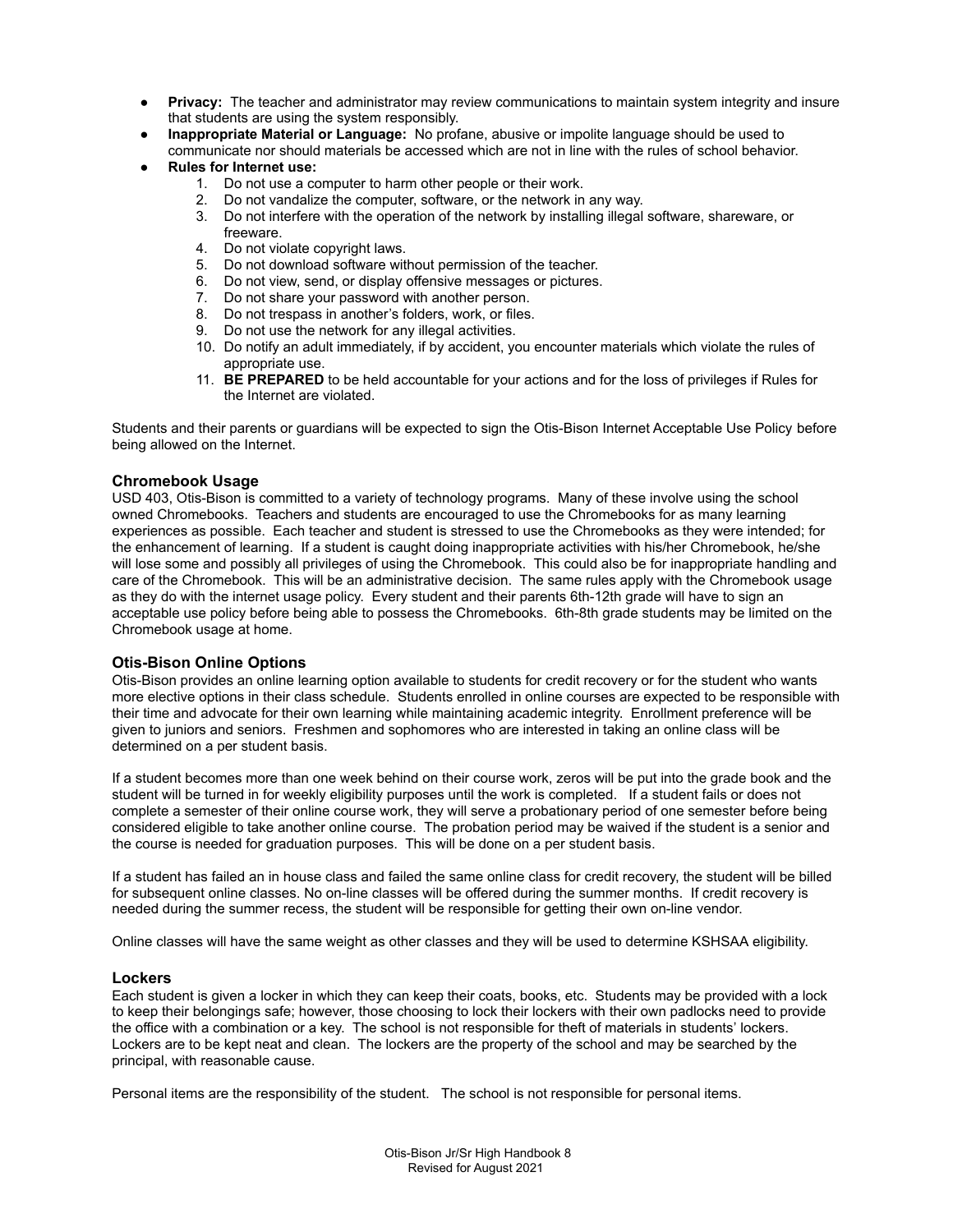#### **Care of Valuables**

If students must bring money to school, it is their responsibility to see that it is not stolen. Money should not be left in a gym locker, hall locker, or the restrooms. There are several things that can be done to safeguard valuables. While participating in a physical education class or athletic practice, students should give their valuables to the teacher in charge so he/she can lock it up until class is over. Students will be offered school locks for their locker, both in the main building and the gym. A \$5 fee will be assessed for each lock not returned at the end of the year. It is the student's responsibility to make sure the locks are used.

#### **Lost and Found Articles**

All lost and found articles are to be turned into the office. Please check with the office if you have lost items.

#### **Human Sexuality and Aids Education**

Parents, guardians or students 18 years of age or older may complete the opt-out request for human sexuality and/or AIDS education curriculum by obtaining a copy of the appropriate form from the principal.

#### **Dress Code**

#### Student Dress

Simplicity, cleanliness, neatness and good taste are the basic qualities for proper school/activity dress. Personal appearance of students should reflect pride in themselves and their school. At all times, it shall be the responsibility of the faculty and administration to determine appropriateness of dress for school and school related activities.

Any holes in jeans will be considered unacceptable unless below the length requirements. (Below the fingertips when arms are extended at the sides) Further items could be deemed unacceptable (i.e. slits in dresses and skirts.)

Student attire must meet the following guidelines:

- 1. Shorts, skirts, and dresses must not be shorter than the students' extended fingertips when extended at their sides.
- 2. Shirts, blouses, and dresses must be fitted under the arms, covering undergarments and camisoles. Sleeveless shirt straps less than 1" in width, tank tops, halter tops, spaghetti straps, strapless tops, or off-the-shoulder tops will not be allowed.
- 3. Shirts and blouses will be long enough to cover midsection skin when students' elbows are raised to the level of the shoulders.
- 4. No garment considered underwear will be seen.
- 5. Jackets, belt buckles, t-shirts and all other articles of clothing may not have lettering, slogans, trademarks, pictures, or advertising which is considered inappropriate, suggestive, offensive, or obscene (including, but not limited to clothing which contains information about alcohol, drugs, profanity, sexual connotations or innuendos, or gang affiliations.)
- 6. Sunglasses may not be worn in the school building during the school day unless for medical reasons.
- 7. Hats will not be allowed in school during the school day. They are to be removed before entering the building.
- 8. Pants and shorts should be secured at the waist: no sagging below the waist to expose undergarments.
- 9. Spandex pants, leggings, tights, yoga pants, etc, are to be worn only with shirts, skirts, shorts, etc. and at fingertip length or longer.
- 10. Pajama pants may not be worn in school.
- 11. For any classes that are lab classes, closed shoes and socks are required. (Classes included: Shop, FACS, Science Labs, and Physical Education)
- 12. During homecoming and spirit weeks some of the above will be excused but advertising of inappropriate things and the exposure of the inappropriate areas will be enforced.

Failure to obey the USD 403 dress code will be subject to being sent home to change, detention, and/or suspension from school.

Attire will be assessed by all 1st period teachers and throughout the day by all faculty and staff. Attire issues will be sent to the Principal's office.

#### **Cellular Phones/Media Devices**

Cell phones, IPods, MP3, radios, etc used at school are at the discretion of the classroom teacher during their class. All teachers are required to have a place to put cell phones during class. The students will place their cell phones in the appropriate place with them either turned off or silenced. Students who fail to follow the rule will result in their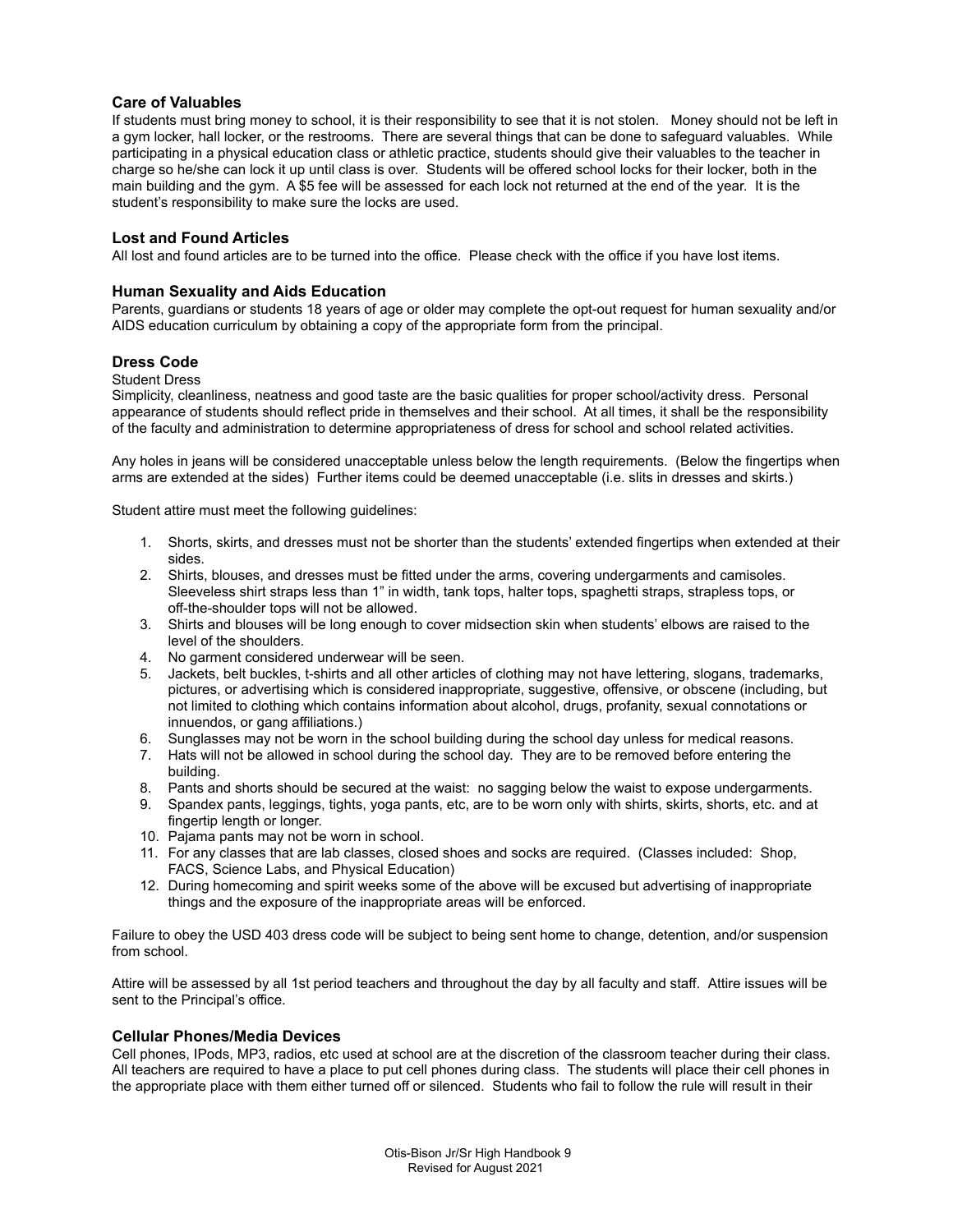phone being placed in the office for the remainder of the school day. Parents are asked not to call their son or daughter during school time on the student's cell phone. They may use the office number.

Students are not to take pictures during school unless approved by a teacher. Recording of anyone without their knowledge is not allowed.

#### **Passing Time**

Students will have 3 minutes to get from one class to the next. It is always better to arrive early to class and then ask the teacher for permission to get a drink or to use the restroom. Students are expected to travel from one class to the next in a quiet and orderly fashion.

#### **Passes**

Students may be required to use a teacher's permission slip as a pass to use the restroom, or to go to a locker, the office or the library.

#### **Discipline**

#### **Student Conduct**

Students should be mature enough to take responsibility for their actions. The facilities are here for everyone's use. If a student misuses or destroys any of the equipment or facilities, it will be that individual's responsibility for the repair or replacement. Any student who feels the urge to "doodle" on the walls or furniture can expect to scrub them. If refinishing is necessary, a charge will be assessed to cover the costs.

Many times throughout the year, Otis-Bison students will visit other schools for various activities. Students are guests of the host school and representatives of Otis-Bison. Students should exhibit conduct that would make them welcome in that school again.

Poor behavior on the part of even one student can give OBHS/OBJH a bad reputation.

#### **General Conduct**

Otis-Bison Jr./Sr. High School is here to serve those students who show by their conduct and study habits that they want an education. We will not tolerate the student who seems intent on violating rules and disrupts the rights of those wanting to learn. Students will be held responsible and accountable for their own actions at all times. Unacceptable behavior would include, but not be limited to:

- 1. **Disrespect to Adults/Peers:** inappropriate comments, refusal to comply with instructions, being disruptive or using body actions denoting disrespect. Students, teachers, and staff members are to be addressed courteously and with respect.
- 2. **Not accepting responsibility for own actions:** lying, blaming others for own misconduct, cheating.
- 3. **Willful academic disobedience:** Any student who consistently does not complete assignments or projects, shows a lack of satisfactory effort, rejects faculty recommendations for classroom improvement, disrupts the classroom learning environment and interferes with the learning of others, or one who defies established classroom rules or regulations.
- 4. **Public displays of affection** while at school or at school sponsored functions.
- 5. **Vandalism/Stealing:** defacement or destruction of school or other student's property; stealing or attempting to steal school or other student's property.
- 6. **Assault:** causing or attempting to cause physical injury to oneself or others, including the throwing of objects or materials which could cause physical injury, except where such injury results from an accident, self defense, or other action undertaken on the reasonable belief that it was necessary to protect some other person; intentional threats, no bodily contact is necessary.

#### **Verbal/Physical Assault on a Student**

Students shall not intentionally taunt, cuss, name call, strike or hit another student. Violations shall include the following locations:

- 1. On the school grounds before, during, or after school hours;
- 2. On the school grounds at any other time when the school is being used by school personnel or school groups;
- 3. Off the school grounds at a school activity, function or event.

Neither self-defense nor action undertaken on the reasonable belief that it was necessary to protect some other person is to be considered an intentional act under this rule. Both verbal and physical assault will not be tolerated. Suspension, with possible expulsion, will result from verbal or physical assault.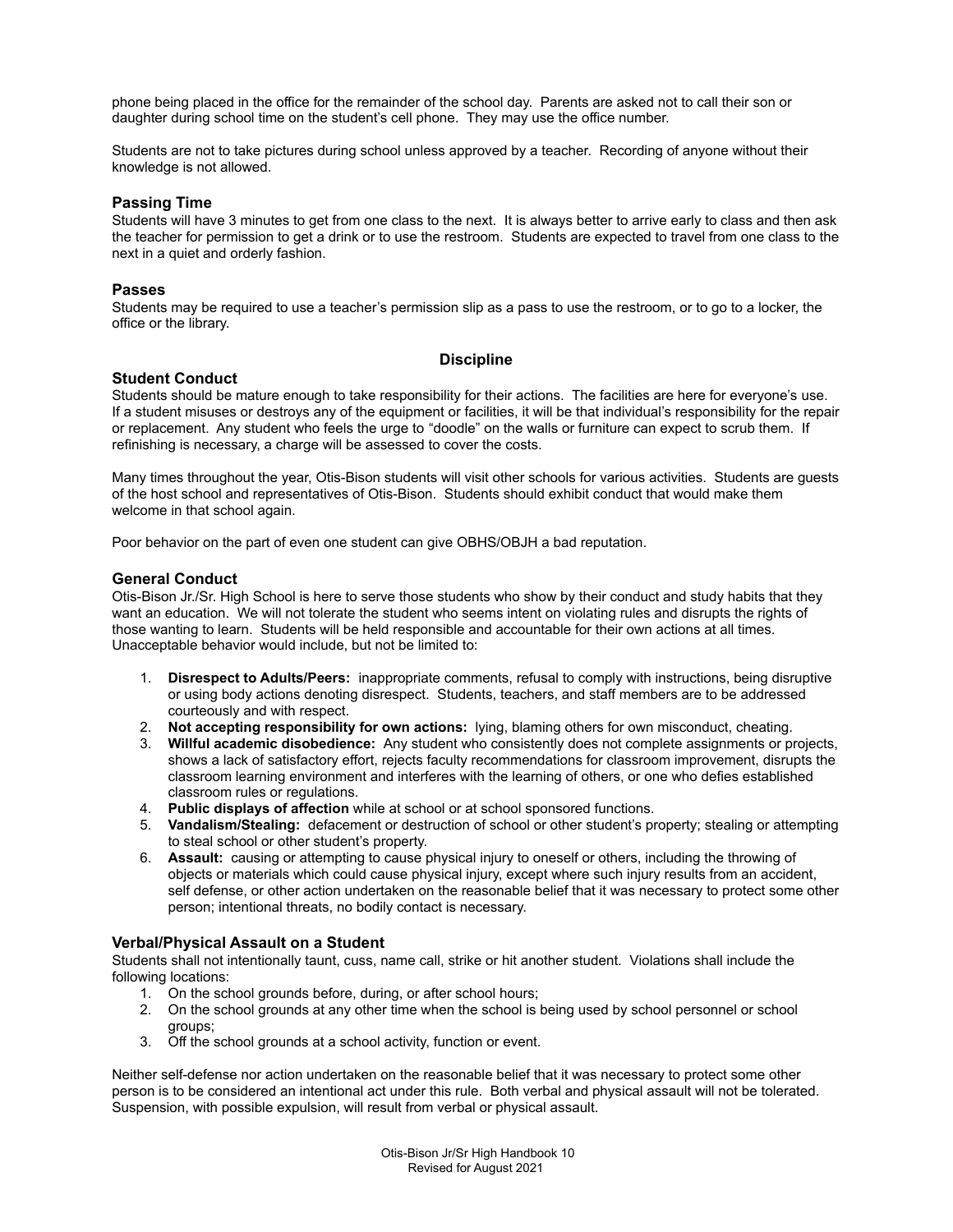#### **Bullying/Hazing/Harassment**

It is the intention that every student has the same opportunities for success. Bullying, hazing or other forms of harassment does not allow for equal opportunities. Bullying and/or hazing effects students' studies and may have long-term effects -- including how victims and bullies relate to children as adults. Therefore, all forms of bullying or harassment, including cyber bullying, will be handled very strictly. Suspension and expulsion can and will result from continued harassment.

Bullying can be categorized several ways including physical, verbal, emotional, or sexual. Punching, poking, strangling, hair pulling, beating, biting, or excessive tickling could all be forms of physical bullying. Verbal bullying includes hurtful names or teasing, while emotional bullying includes rejecting, terrorizing, extorting, defaming, humiliating, blackmailing, manipulating friendships, isolating, ostracizing, and peer pressure. Sexual bullying could include many of the actions previously listed as well as exhibitionism, voyeurism, sexual propositioning, harassment, and abuse.

Being picked on, harassed, or isolated on a daily basis due to weaknesses, disabilities, appearances, or other differences can have devastating effects on a young person's perception of his or her self-worth.

A student shall not sexually harass another student or students. Violation of this policy shall result in disciplinary action. Sexual harassment may include, but not be limited to:

- 1. Sexually oriented communication, including sexually oriented verbal "kidding" or harassment or abuse.
- 2. Making lewd suggestions to or about an individual.
- 3. Making lewd gestures with the body or hands.
- 4. Unnecessary touching of an individual, e.g., patting, pinching, hugging, repeated brushing against another body.
- 5. Sexual assault or battery as defined by law.

Any student who believes he or she has been subjected to sexual harassment should discuss the problem with his/her principal, or another certified staff member. Confidentiality shall be maintained throughout the complaint procedure.

Please note: bullying and/or harassment can be from any media including internet, phone and mail.

#### **Use of Trained Dogs for School Search**

USD 403 may use trained dogs on school premises to determine whether materials are present which may threaten the general health, welfare, and safety of the students and employees.

#### **Weapons in School (JCDBB-USD #403 Policy Book)**

A student shall not knowingly possess, handle, or transmit any object that can reasonably be considered a weapon:

- 1. On the school grounds during, before, or after school hours.
- 2. On school grounds at any other time when the school is being used by any school personnel or a school group.
- 3. Off the school grounds at a school activity, function, or event.
- 4. At any time the student is serving as a representative of the school.

This policy shall include any weapon, any item being used as a weapon or destructive device, any facsimile of a weapon, or any device which could be construed by a reasonable and prudent individual to contain the potential for utilization in such a manner as to cause bodily harm and/or destruction to one's property. Possession of a firearm shall result in expulsion from school for up to a one year period, unless the time is modified by the superintendent of schools.

This policy shall apply to all school sponsored activities, regardless of where they are located. **Kansas School Safety Hotline: (1-877-626-8203)**

#### **Emergency Safety Interventions**

The board of education is committed to limiting the use of Emergency Safety Interventions (ESI), such as seclusion and restraint, with all students. Seclusion and restraint will be used only when the student's conduct necessitates the use of an emergency safety intervention as defined below. The board of education encourages all employees to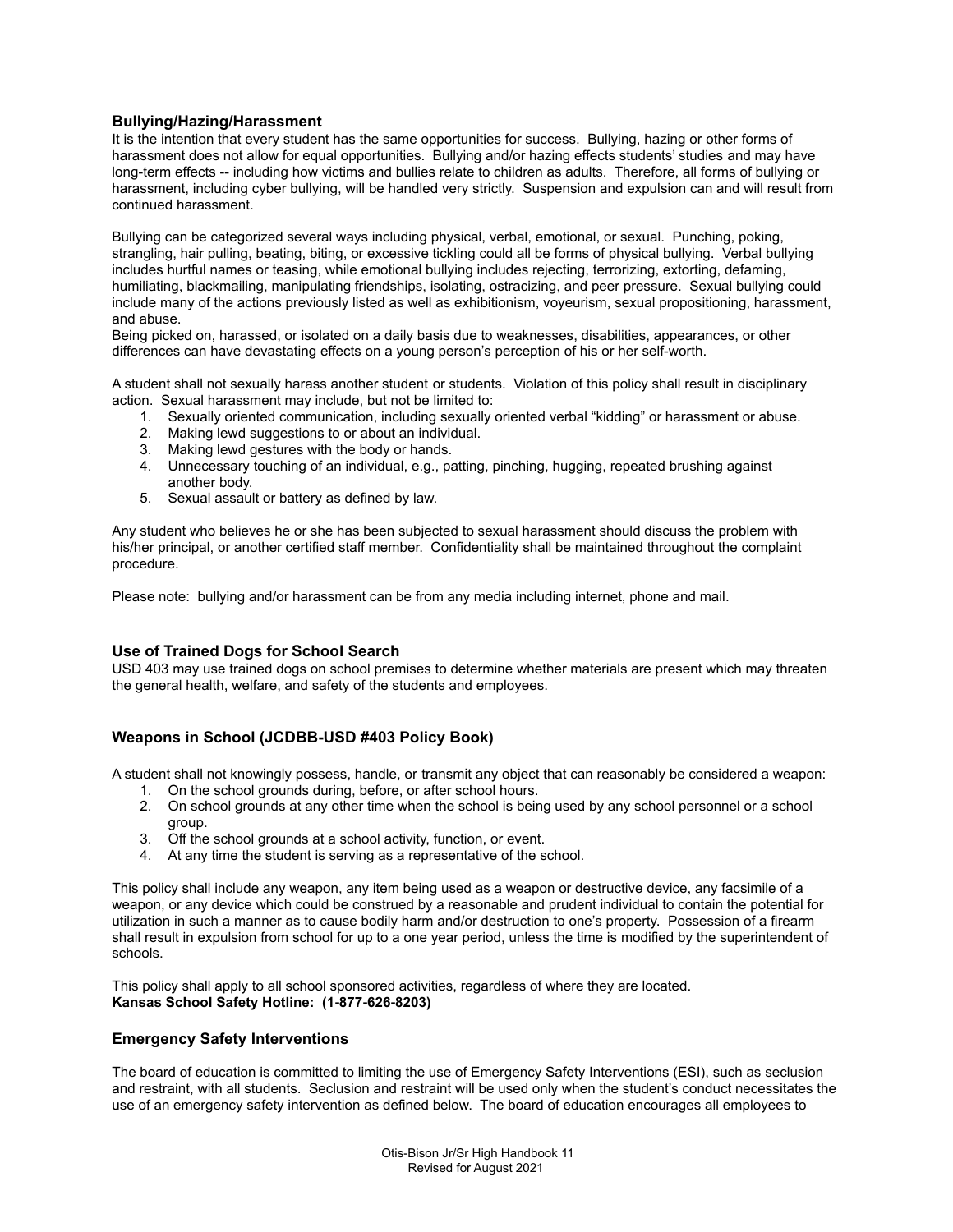utilize other behavioral management tools, including prevention techniques, de-escalation techniques, and positive behavioral intervention strategies.

The policy shall be made available on the district website with links to the policy available on any individual school pages. In addition, this policy shall be included in at least one of the following: each school's code of conduct, school safety plan, or student handbook.

#### **Definitions**

"Emergency Safety Intervention" is the seclusion or physical restraint when a student presents an immediate danger to self or others. Violent action that is destructive of property may necessitate the use of an emergency safety intervention.

"Seclusion" requires all three of the following conditions to be met: (1) the student is placed in an enclosed area by school personnel; (2) the student is purposefully isolated from adults and peers; and (3) the student is prevented from leaving, or reasonably believes that the student will be prevented from leaving, the enclosed area.

"Chemical Restraint" means the use of medication to control a student's violent physical behavior or restrict a student's freedom of movement.

"Mechanical Restraint" means any device or object used to limit a student's movement.

"Physical Restraint" means bodily force used to substantially limit a student's movement

"Physical Escort" means the temporary touching or holding the hand, wrist, arm, shoulder, or back of a student who is acting out for the purpose of inducing the student to walk to a safe location.

"Time-out" means a behavioral intervention in which a student is temporarily removed from the a learning activity without being confined.

#### Prohibited Types of Restraint

All staff members are prohibited from engaging in the following actions with all students:

- Using face-down (prone) physical restraint;
- Using face-up (supine) physical restraint;
- Using physical restraint that impacts a student's primary mode of communication;
- Using chemical restraint, except as prescribed by a licensed healthcare professional for treatment of a medical or psychiatric condition; and
- Use of medical restraint, except:
	- Protective or stabilizing devices required by law or used in accordance with an order from a licensed healthcare professional;
	- Any device used by law enforcement officers to carry out law enforcement duties; or
	- Seatbelts and other safety equipment used to secure students during transportation.

#### **Training**

All staff members shall be trained regarding the use of positive behavioral intervention strategies, de-escalation techniques, and prevention techniques. Such training shall be consistent with nationally recognized training programs on the use of emergency safety interventions. The intensity of the training provided will depend upon the employee's position. Administrators, licensed staff members, and other staff deemed most likely to need to restrain a student will be provided more intense training than staff members staff who do not work directly with students in the classroom. District and building administration shall make the determination of the intensity of training required by each position.

Each school building shall maintain documentation regarding the training that was provided and a list of participants.

#### Notification and Documentation

The principal or designee shall provide written notification to the student's parents any time that ESI is used with a student. Such documentation must include all the following:

- Date and time of the intervention,
- Type of intervention,
- Length of intervention was in use, and
- School personnel who participated in or supervised the intervention.

All such documentation shall be provided to the building principal, who shall be responsible for providing copies of such documentation to the superintendent on at least a biannual basis. At least once per school year, each building principal or designee shall review the documentation of ESI incidents with the appropriate staff members to consider the appropriateness of the use of ESI in those instances.

#### Reporting Data

District administration shall report ESI data to the state department of education as required.

#### Local Dispute Resolution Process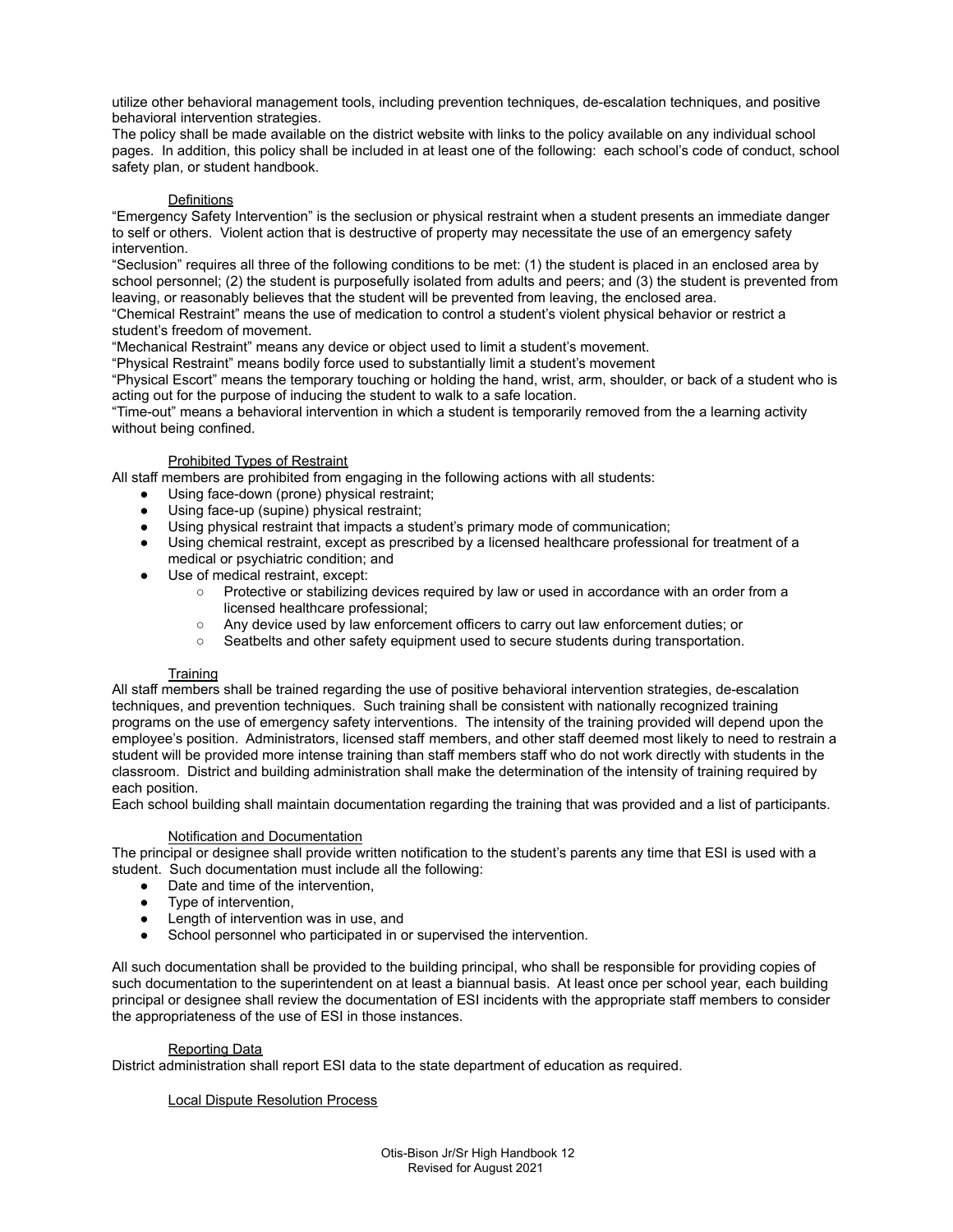The board of education encourages parents to attempt to resolve issues relating to the use of ESI informally with the building principal and/or the superintendent before filing a formal complaint with the board. In the event that the complaint is resolved informally, the administrator must provide a written report of the informal resolution to the superintendent and the parents and retain a copy of the report at the school. The superintendent will share the informal resolution with the board of education and provide a copy to the state department of education.

If the issues are not resolved informally with the building principal and/or the superintendent, the parents may submit a formal written complaint to the board of education by providing a copy of the complaint to the clerk of the board and the superintendent.

Upon receipt of a formal written complaint, the board president shall assign an investigator to review the complaint and report findings to the board as a whole. Such investigator may be a board member, a school administrator selected by the board, or a board attorney. Such investigator shall be informed of the obligation to maintain confidentiality of student records and shall report the findings and recommended action to the board in executive session.

Any such investigation must be completed within thirty (30) days of the receipt of the formal written complaint to the board clerk and superintendent. On or before the 30th day after receipt of the written complaint, the board shall adopt written findings of fact and if necessary, appropriate corrective action. A copy of the written findings of fact and any corrective action adopted by the board shall only be provided to the parents, the school, and the state department of education.

#### **Alcohol, Tobacco, Electronic Cigarette Use, Juicing**

Tobacco and drinking alcoholic beverages are illegal for school-age students. It is the belief of USD 403 that, while tobacco use and drinking are individual decisions, they will not be allowed in school. Therefore, students may not use any type of tobacco, alcoholic beverages or electronic cigarettes during school or while at a school function of USD 403 or before entering a school function. This would include the use of snuff. Suspension will result for violation of this rule. Using either drug is a violation of the Kansas State High School Activities Association rules. The excessive smell of smoke in your presence will be justification to contact parents.

#### **Gang and Gang Activities**

Otis-Bison Jr./Sr. High School will not tolerate gang or gang related activities. Students will refrain from wearing gang symbols, having gang paraphernalia, signing or writing gang-type graffiti during school hours and at school activities.

#### **ISS/OSS (In-School/Out of School Suspension)**

Students receiving an In-School Suspension (ISS) or an Out-of-School Suspension (OSS) will have those days counted against them as absences.

ISS will be served from 8:00 am until school is out, under the supervision of the principal, or someone designated by the principal. The student will report to the office prior to the first period bell with all of his/her books. The student will be isolated from the rest of the student body. Lunch will be brought to the student. The student will be allowed one break in the morning and one in the afternoon. Those students who choose not to cooperate can remain on suspension. If the student does the work required, no deduction will be given for grades from the classroom teachers. All work assigned is to be completed. Work not completed is scored as incorrect.

Students receiving an OSS must get all of their assignments prior to leaving school the day before the suspension begins or by 8:15 am the morning the suspension begins. All assigned work will be returned to the principal prior to school starting on the day that the person returns from the OSS. Suspension time is spent at home under the direct supervision of a parent or guardian.

#### **Attendance**

#### **Otis-Bison Jr./Sr. High School Attendance Policy**

Attendance at school is the responsibility of the students and the students' parents. When a student is absent, one of the student's parents or guardian must call the high school by 9:00 a.m. on the day of the absence. If a call or note has not been received, the principal or designee will call the parent. A call or note does not automatically excuse the student. The building principal shall report students who are inexcusably absent from school to the appropriate authority (truant officer). A student is considered truant when he/she has an unexcused absence for the significant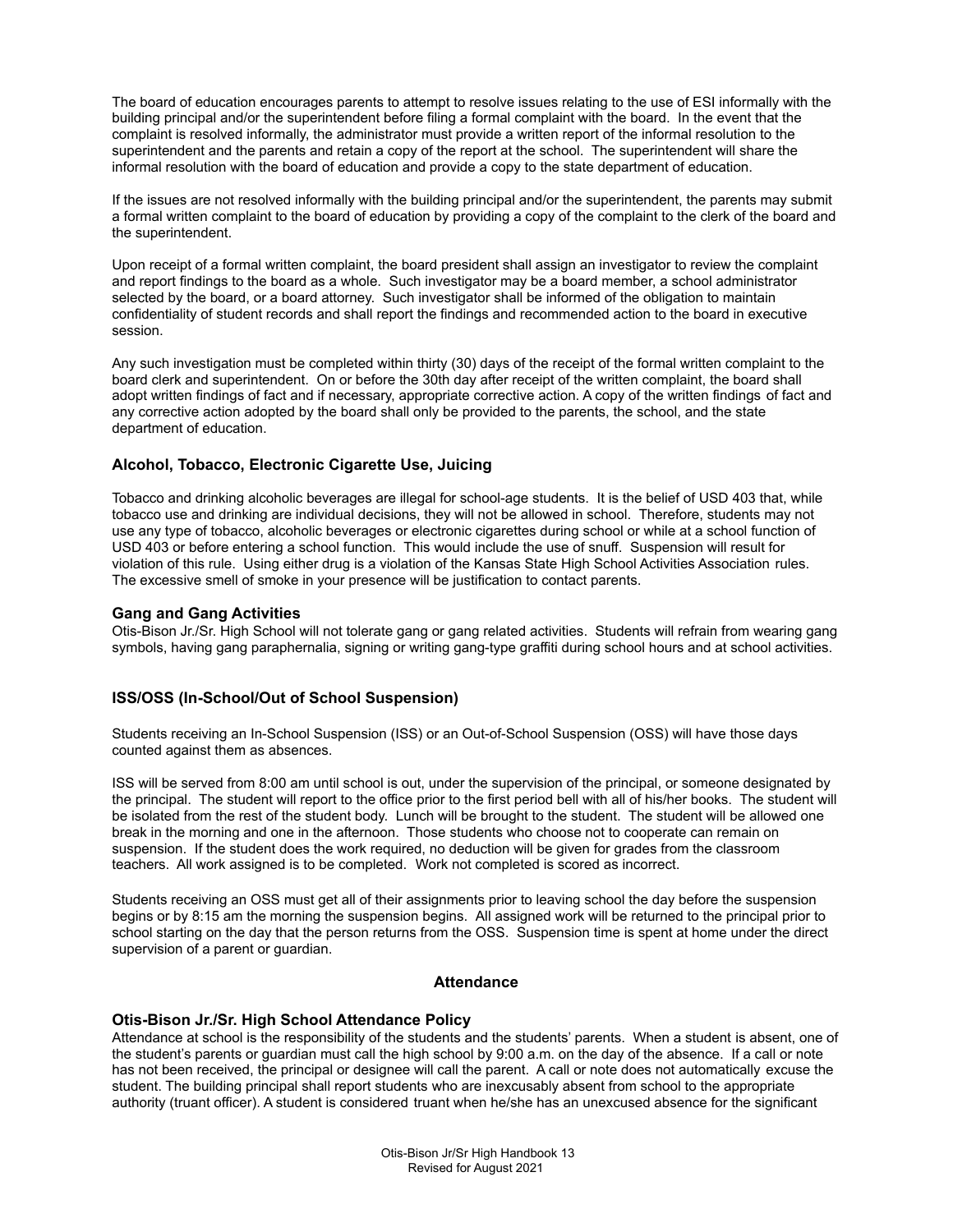part of any three days in a row, five days per semester, or seven per year. Significant part of a day is considered three class periods. Prior to reporting to either the D.C.F (if the student is under 13) or the county or district attorney (if the student is over 13), a letter shall be sent to the student's parent(s) or guardian(s) notifying them that the student's failure to attend school without a valid excuse shall result in the student being reported truant to D.C.F. or the county or district attorney. Any student who misses 10 days of school or 10 days of class a period is considered excessively absent.

Excused absences are defined as but not limited to the following:

- Illness/injury (not feeling well, headaches, fatigue are not necessarily valid excuses)
- **Funeral**
- **Bereavement**
- Court (if called as a witness)
- College visitation (if verified by school counselor)
- Circumstances deemed appropriate by the principal
- Medical and Dental appointments (A written confirmation of appointment on the doctor's letterhead stationery may be required of students who attend doctor's appointments.)

#### **Absences and Excuses**

It shall be the policy of the board of education to encourage regular attendance by all students. Attendance in school is the responsibility of the students and their parents. The responsibility of the school is to follow the attendance law in Kansas, and to make available all academic programs and activities.

#### **● Compulsory Attendance Law**

K.S.A72-111 provides that all children between the ages of seven (7) and eighteen (18) years, in proper physical and mental condition, shall be required to attend public or private denominational or parochial school taught by a competent teacher, each school year, regularly, or receive instruction elsewhere equivalent to that provided in the public school.

#### **Make-Up Work**

#### **Make-Up Slips**

When a student is absent or knows they will be absent, it is the student's responsibility to get a make-up slip from the office. If the parent or guardian has not called the office with the reason for the absence, the student will need a note from the parent. The student is responsible to get their assignments from the teachers. This includes college visits.

#### **Make-Up Work for School Related Activities**

If a student will be attending a school related activity on a school day, he or she is responsible for getting the assignments prior to the activity. The student may be required to obtain a make-up slip from the office and will need to see the teachers of the classes to get assignments. The teacher may request the assignment be turned in before leaving school for the activity.

#### **Completing Make-up Work**

When a student is granted an excused absence from school, the student shall have two school days to complete the make-up work. For example: A student, who is absent on Monday, would pick up the missed assignments on Tuesday and then the assignments would be due on Thursday of the same week. If a student is absent for a longer period of time the teacher may stagger the days so the student does not become overwhelmed with make-up work.

When a student is absent without an excuse, the student shall have one day to complete the make-up work. For example: If a student who has an unexcused absence on Monday picks up the missed assignments on Tuesday the assignments would be due on Wednesday of the same week. Late assignments are subject to the late work policy.

#### **Meals**

#### **Lunch and Breakfast Program**

Otis-Bison Jr./Sr. High School does not have a lunchroom. Students and personnel go to the Elementary School for breakfast and lunch. They are to use the sidewalks when going to and from the lunchroom. A schedule is set up for classes to go to lunch.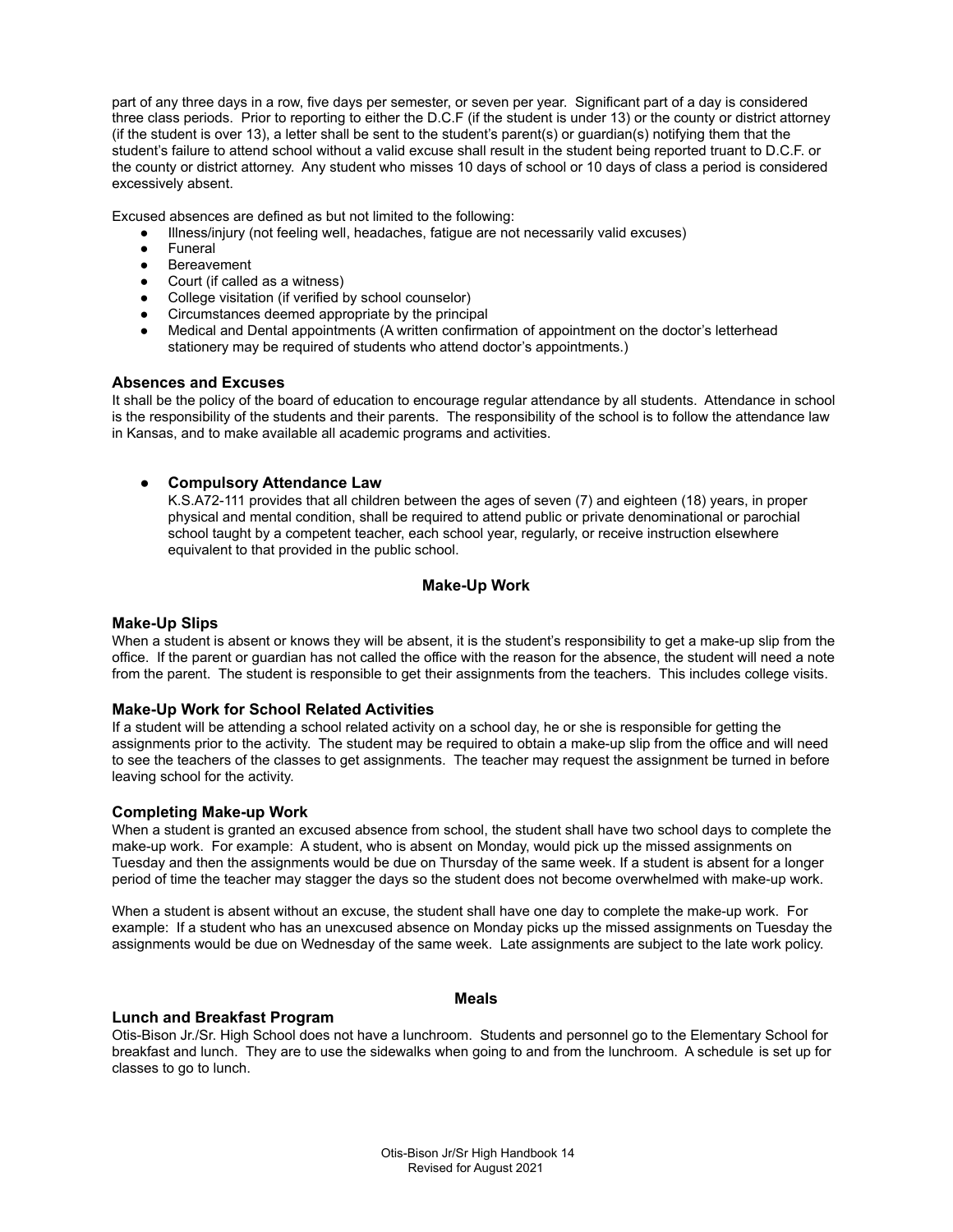Students are allowed to bring a sack lunch to school. It is recommended that the students go to the lunchroom to eat lunch. Parents should try to pack healthy foods such as a sandwich, fresh or canned fruit, fresh vegetables, and a snack bar. Pop is not allowed in the lunchroom. It is suggested that juice or bottled water be sent in the lunch or the student may purchase milk from the lunchroom.

#### **Closed Lunch Period**

If a student lives in town, the parent must request in writing that they want them to eat at home.Students are required to sign out in the office prior to leaving for lunch. Other students are not allowed to go with them. If driving becomes an issue the principal may request that they walk home. Food is not to be ordered in at school for lunch purposes unless approved by the principal.

#### **Meal Payment Policy**

Payment for meals is due at the beginning of each month. When a student reaches a balance of \$5.00 a statement will be sent home. Any student who has charged three (3) meals will be placed on a cash-only basis. Your child will need to bring a sack lunch or cash each day until the balance due is paid in full. Please review your child's lunch balance on the Power School system.

#### **Emergency Procedures**

#### **U.S.D. 403 Otis-Bison Crisis Management Plan**

Otis-Bison's Crisis Management Plan provides the schools with instructions and guidelines should a crisis occur. The purpose of the plan is to provide security and safety to students and employees.

All students will be required to participate in disaster preparedness drills. As drill procedures become a matter of routine for the students, their response to disaster situations will be more controlled.

It shall be a policy to hold students at all schools during a disaster until clearance for their dismissal has been obtained from the superintendent's office. Parents will then know where their children are, that they have been under supervision, and that precautions for their safety have been and will continue to be observed.

Because it would be impossible, during times of a disaster, to check parent consent forms given to a friend or neighbor to pick up a student, the schools cannot undertake the responsibility of releasing students to any adult other than a parent/grandparent or legal guardian. In some cases students will not be released to parent or legal guardian until the student has been transported to the Alternative School Location. All parents need to remember this important point.

The Alternative School Location for Otis-Bison Jr./Sr. High School is the Elementary School gym.

#### **Crisis Plan**

Each teacher has a crisis plan on/near their desk to follow in case of unusual situations. A yearly drill will be conducted. Students will be briefed about the crisis plan early in the school year.

#### **Fire and Tornado Drills**

Emergency drills are conducted on a regular basis. During tornado drills the students and staff will evacuate the buildings as is in the Emergency Preparedness Plan. If time allows students will be bused to the Lutheran Church. Fire drills are conducted on a monthly basis. Each classroom has an escape route to an outside area a safe distance from the building. Students stay in this area until the all-clear signal has been given. During fire and tornado drills, the classroom teacher is responsible for getting students with disabilities to the safe area. The classroom teacher will assist the disabled student through the normal exit and arrive at the designated area.

#### **Transportation**

The school district operates district-owned buses, cars and vans.. You are entitled to ride on these buses as long as you live in the prescribed area within your district, or have made arrangements with the school superintendent. It is a privilege to ride these buses. All laws will be followed when riding in the school owned transportation.

Please let us know by sending a note or calling the school when your child will be going home with someone else, riding a different bus or will be picked up early.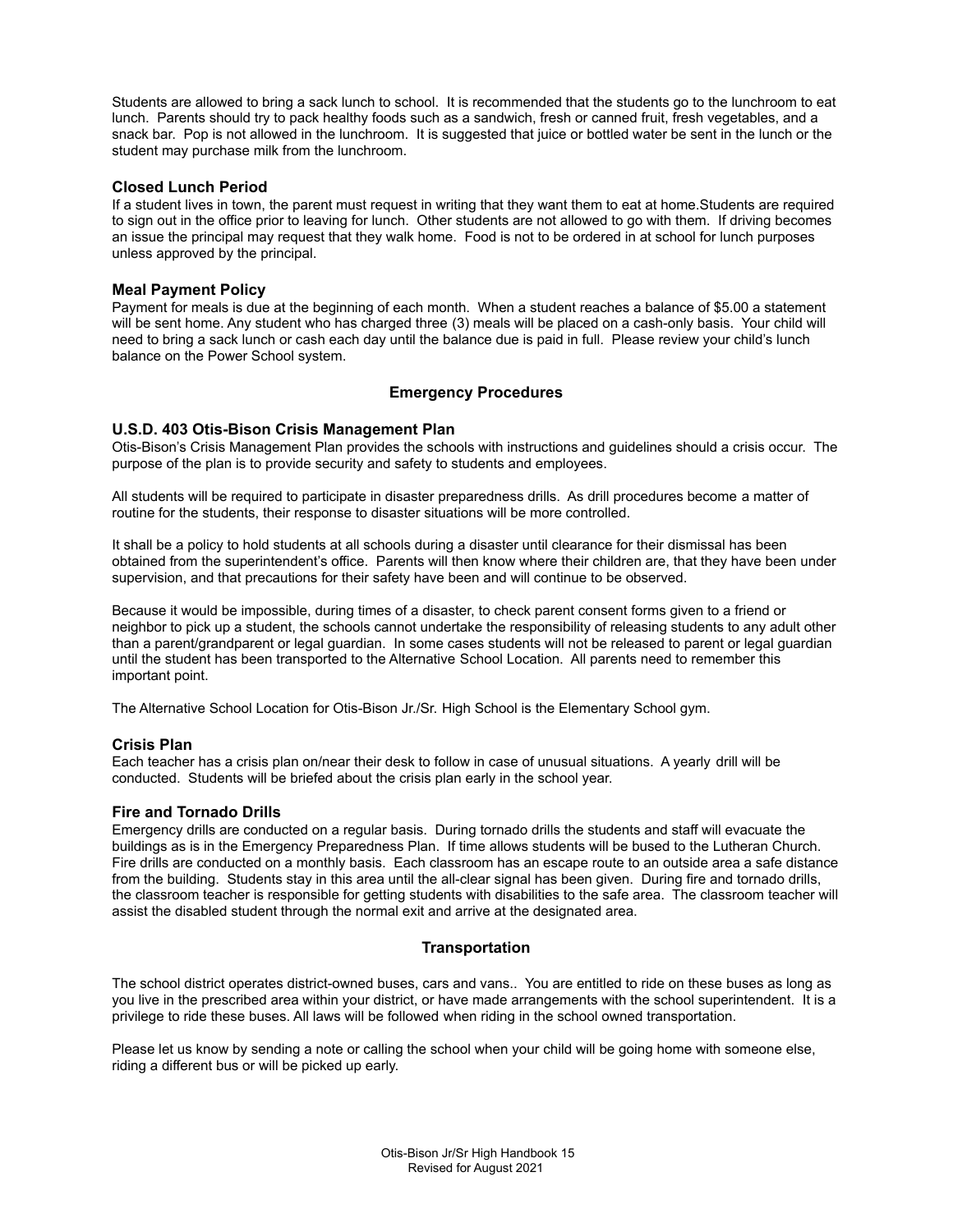#### **Bus Safety Code**

These rules apply anytime the student is riding a school bus (regular routes, activity or field trips.) In addition on activity or field trips, students shall follow the directions of a teacher or a sponsor appointed by the school. By state law, the driver is in charge of all passengers while they are riding, loading, or unloading from the bus. An act, which may endanger the safety of others may be cause for temporary or permanent suspension of bus riding privileges.

#### **Bus Riding Rules for Students**

- The pupil shall arrive at the bus stop before the bus arrives. The driver will wait at the stop for a maximum of one minute for the student to arrive and board the bus. Bus schedules are generally very tight and arranged in order that students will be required to spend a minimum amount of time on the bus.
- The pupil should wait in a safe place, clear of traffic and away from where the bus stops and cross the road or street in front of the bus only after the bus has come to a complete stop and upon the direction of the bus driver.
- Pupils shall remain seated and keep aisles and exits clear and refrain from throwing or passing objects on the bus.
- Pupils shall observe classroom conduct and obey the instructions of the driver promptly and respectfully.
- Pupils shall not carry hazardous materials, nuisance items, or animals onto the bus.
- Pupils shall refrain from extending head, arms, or objects out of the bus windows.

#### **Driving**

Automobiles will not be moved for any reason during the school day except for those students who are allowed to go home for lunch or if they attend a community college for classes. The speed limit within the school zone is twenty (20) miles per hour. Failure to abide by the regulations, which also covers the street around all school buildings in USD 403, can result in a formal complaint to law officials. Students should not be in or around their vehicles during school unless given permission from the principal or teacher.

Students are not to be in or around automobiles while school is in session. If it becomes necessary for students to go to a car during school hours, permission must be secured from their teacher. The above regulations apply to all types of motor vehicles. Parents may be informed of driving violations. Please make yourself aware of the little kids getting on and off buses and walking to and from school.

#### **Parking**

Suggested parking spaces, for students who drive, are by classes. Junior and senior parking areas are designated on the south side of Eagle Street. Freshman and sophomore parking is on the north side of Eagle Street from the red line west of the gym and towards the west. Please be courteous to the people who live on 3rd Street. Be willing to share parking places with people who live on that street.

#### **Junior/Senior High School Activities Policy**

#### **Activities Policy and Eligibility**

In accordance with KSHSAA and for the purpose of helping students meet basic academic goals, Otis-Bison Jr./Sr. High School has set the following guidelines for student participation in all non-graded lettering activities. In all graded activities, each student must meet KSHSAA guidelines (Rule 13).

- A student must be a bona fide student in good standing in school.
- Any student who is under penalty of suspension or is not in good standing, as determined by the principal is ineligible.
- A student must have passed five new subjects the previous semester and be enrolled as a full-time student unless approved by the BOE to be a part time student. Failure to pass five new subjects will result in one semester suspension from athletics and cheerleading.
- A student taking virtual classes must be enrolled and attend Otis-Bison for 5 class periods each day to be eligible for KSHSAA activities.
- High School students cannot have reached their nineteenth (19) years old on or before September 1.
- 8th grade students cannot have reached fifteen (15) years old on or before September 1.
- 7th grade students cannot have reached fourteen (14) years old on or before September 1.
- A student must be passing all required courses and may only be failing one elective to participate in KSHSAA sanctioned sports and activities.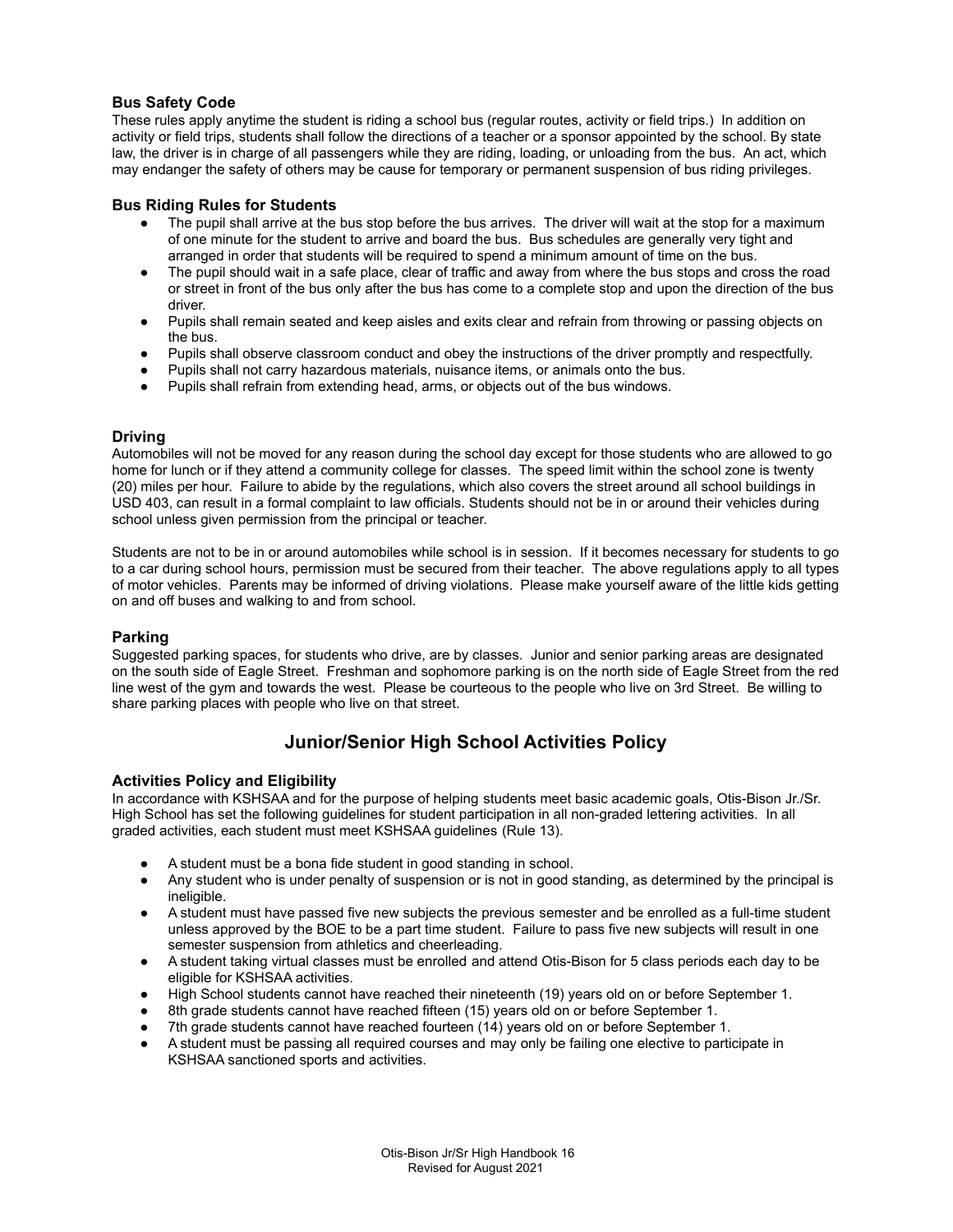- The eligibility policy is as follows:
	- The first week that a student is failing a class they will have one week to get their grade to a passing level for the next week. If not they will be ineligible the next week.
	- Students with failing grades will be put on the eligibility list. If a student is found to be ineligible, he/she will be ineligible for a period of one week (Monday-Sunday). With respect to the first grading period, the first eligibility period will be at the mid-term of the first nine weeks. No student will be ineligible prior to that time for weekly grades.
- Students must be in attendance for the full day on which the activity occurs for Jr./Sr. High sports and cheerleading. Any excused absence for a doctor's appointment, dentist appointment or funeral will be excused from the student being ineligible.
	- Illness and unexcused absences will make the student ineligible for the activity. The principal will have the final determination on absences and eligibility.
- No student shall be in possession or under the influence of alcohol, tobacco, or illegal drugs. If the student is found to be in violation of this policy, he/she will be ineligible immediately for one eligibility period. Upon the second violation, the student will be ineligible for two eligibility periods or until the student completes an alcohol/drug sensitivity course with the school counselor. Upon the third violation, the student will be unable to participate in athletic/cheerleading events for the rest of the academic year.
- Each coach shall have the right to place additional requirements or expectations on participants of his/her respective sport or cheerleading.

Academic participation eligibility will be determined on a weekly basis by the principal. All teachers will update the eligibility google doc each Friday by 3:30 pm.

If a student has been ill, and has missed more than a half-day (4 periods) of school, he or she cannot participate in sports or cheerleading activities that day.

Activity sponsors and athletic coaches reserve the right to have additional requirements and expectations of participants in their respective activities. These requirements and expectations must be cleared through the principal.

#### **Junior High Activities**

#### **Athletics**

Junior High offers football, volleyball, cross-country, boys and girls basketball, and boys and girls track. Volleyball, basketball, and track are open for eligible students in 6th, 7th and 8th grades. Football is only open for 7th and 8th graders.

Requirements for ALL sports:

- Release forms are provided for parents to sign so their son or daughter may ride with them or another responsible adult. If a release form has not been completed, the student rides on the bus.
- The athlete must attend and participate in all mandatory practices. (Illness, doctor's appointments, funerals or other necessary absences will be excused provided the athlete has a note from the parents, preferably before the absence, if possible.)
- The athlete must be a student in good standing and be a positive representative.
- If an athlete is injured, but has met the requirements prior to the injury, a letter will be given.
- The athlete must attend all matches/games/events unless excused for a legitimate reason, approved by the coach or because of ineligibility.

#### **Cheerleading**

5th, 6th and 7th grade students may try-out for cheerleading in April for the following year. Cheerleaders must meet eligibility requirements and follow KSHSAA policies. They will cheer for football, volleyball, and basketball. Cheerleaders may participate in other athletics. Summer practices and a cheerleading camp are planned.

#### **Scholar's Bowl**

Scholar's Bowl is an academic endeavor which allows students to answer questions targeting a variety of topics, and requires a broad knowledge base and interest in a range of subjects.

#### **Student Council**

The Otis-Bison Jr./Sr. High School will have one student council. Members of the 6th, 7th and 8th grade classes will have input and representation into the 6-12 Student Council with one boy and one girl selected from each of the three classes.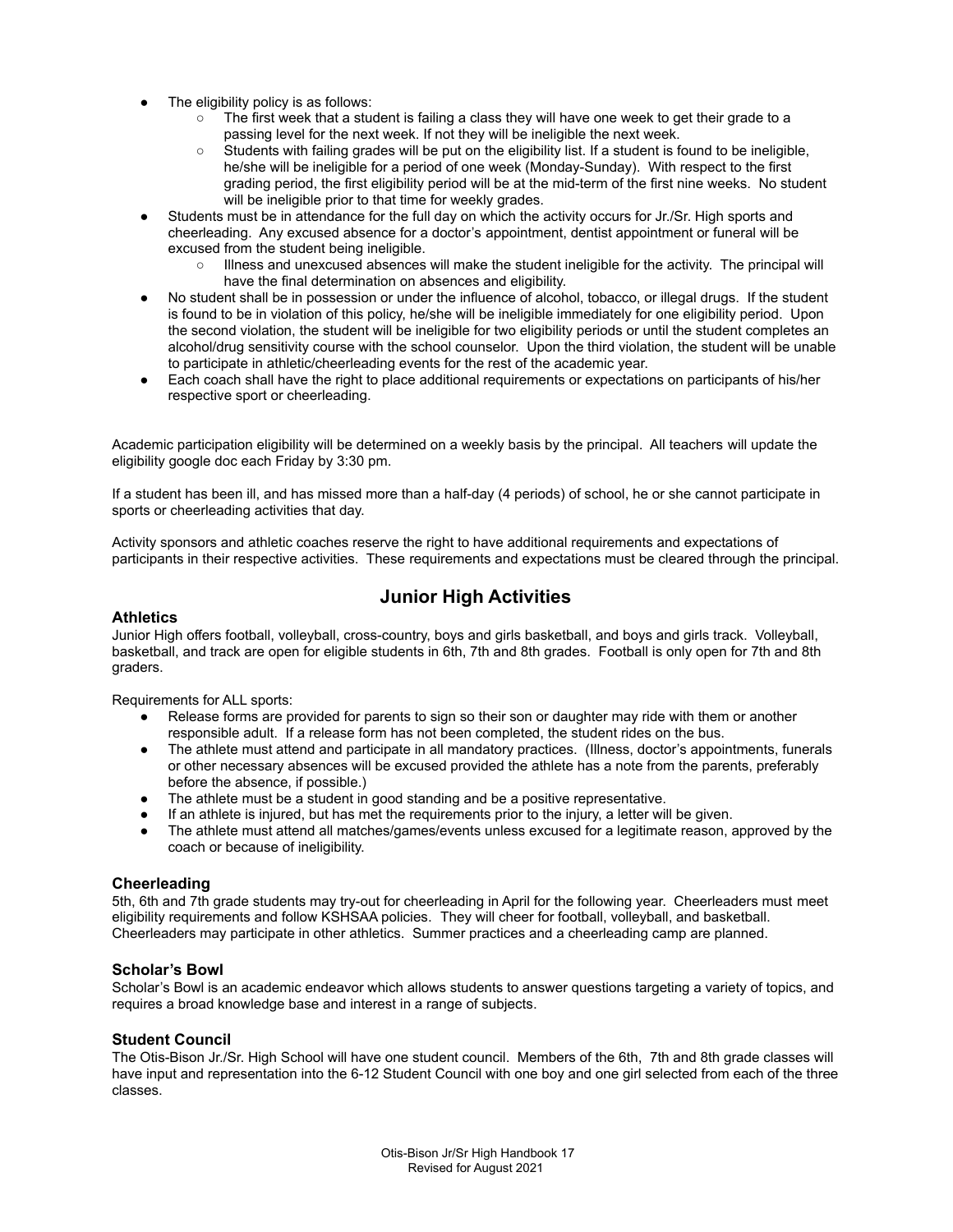#### **High School Activities**

#### **Requirements for All Activities:**

Release forms are provided for parents to sign so their son or daughter may ride with them or another responsible adult. If a release form has not been completed, the student rides on the bus.

The building principal shall be responsible for the organization of all student activities. The principal shall make certain that adequate supervision is available and approve all student activities with input from faculty members. A parent or guardian may request that a student be excused from certain types of student activities for religious or physical reasons. The principal shall determine the request and make a decision, which is in the best welfare of all parties.

The same guidelines will be followed for all activities and athletics. The coaches and sponsors will be involved in the decision-making. All activities scheduled for a class or organization must be on the calendar the Friday before the week of the activity.

#### **Fundraisers and Responsibilities**

- **● Freshman Class**
	- May have one money making project a year.
	- Decorate float for Homecoming Parade
	- Decorate for Graduation
- **● Sophomore Class**
	- May have one money making project a year.
	- Will decorate the candidate backdrop for Homecoming.
	- Decorate float for Homecoming Parade
- **● Junior Class**
	- Will have the concession stand as its only project.
	- Decorate float for Homecoming Parade
	- Will plan and decorate for Prom.
- **● Senior Class**
	- Will have a magazine sale as its primary fundraiser. Any other fund raising activity must be approved by the principal.
	- Decorate float for Homecoming Parade
	- **Other Organizations**
		- Will be allowed no more than one fundraiser per year.

#### **Homecoming Responsibilities of Classes and Organizations**

- **Sophomores** will decide on the theme and furnish the attendant float, decorating it incorporating the theme.
- **Cheerleaders** will organize the pep rallies, which will be held during the bonfire and immediately following the parade.
- **Band** may provide pep music.
- **STUCO** will:
	- Organize the parade (if scheduled).
	-
	- Obtain the cars for the royalty.<br>○ Be responsible for writing a scr Be responsible for writing a script for the crowning ceremony.
	- Select the crown bearer and flower girl.
	- Be responsible for the flowers and the crown.
- **Dance committee** is responsible for the dance. This includes obtaining sponsors, music, refreshments, and door collections, reserving the place for the dance, and seeing that the dance rules are followed.

#### **Homecoming Attendants**

The freshman, sophomore, and junior classes will each select one girl and one boy attendant. Any boy or girl is eligible to be an attendant. A student is only eligible to be an attendant one time in their first three years of high school.

The senior class will select two girls and two boys for homecoming queen and king candidates. The two boys and two girls will be selected by the majority vote of the senior class. School administration will be responsible for counting the votes.

The two queen and two queen candidates will then be voted on by the 9th-12th grade student body for the selection of the king and queen. The result will be announced at the homecoming ceremony. All seniors are eligible for nomination and must be in good standing in the school.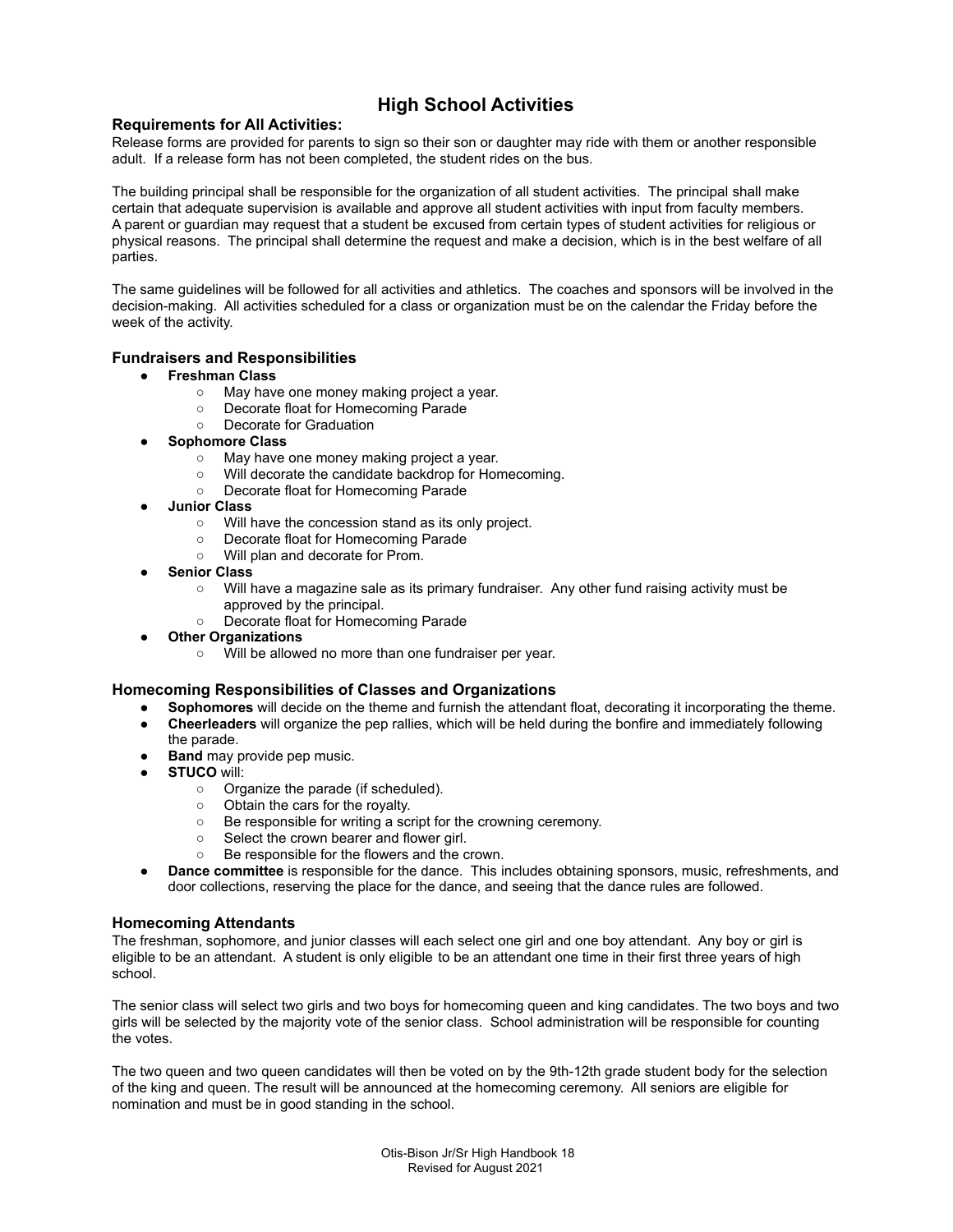#### **Winter Royalty**

The dance committee and the cheerleaders sponsor Winter Royalty. There will be no spirit week in conjunction with the Winter Royalty. The crowning of the king and queen will be held during a Friday night home basketball game. It will take place between the two varsity games. There will be 3 queen and 3 king candidates for Winter Royalty. The class will choose the candidates and the 9-12 students will select the winners. The football homecoming queen and king are not eligible to win the queen or king honor at the Winter Festival. The dance will be held either on Friday night following the basketball game or on Saturday night, at the elementary school gym.

- The **Cheerleaders** are responsible for:
	- Decorations and all other items pertaining to the crowning including the back drop
- The script and voting
- The **Dance Committee** is responsible for:
	- Setting up for the dance.
	- Only senior boys and girls are eligible to be king and queen candidates. The royalty court will be chosen by the senior class and the selection of the king and queen will be by a 9th-12th student body vote. No senior boy or girl who were selected as homecoming king or queen will be eligible for Winter Royalty candidates. The candidates must be in good standing in the school. The dress code for the Winter Royalty dance will be semi-formal.

#### **Dance Rules**

- These rules apply to all dances and prom.
- Dress appropriately for the occasion.
- No tobacco on the premises.
- No drinking: if alcohol is detected on a student's breath, he or she will be asked to leave.
- If students leave the dance, they will not be readmitted.
- Everyone attending the dance must be inside the building no later than thirty (30) minutes after the dance begins unless prior arrangements have been made with the dance committee sponsor or principal.
- Any non-student, including alumni of Otis-Bison High School, must have permission from the principal to attend any school dance, or be escorted by a high school student. \*\*Any high school student who escorts a non-student to a school dance shall be responsible for the actions and conduct of the person brought.
- To hold a dance, three adults representing three student households are needed. These sponsors need to be arranged for at least one week in advance of the scheduled dance.
- Treat sponsors with courtesy.
- All dances will end by midnight.
- Rosters of grades 9, 10, 11, and 12 and the students' reported guests will be prepared and given to the faculty sponsors the morning of the dance by the dance committee person.
- Must be in good standing in the school.

The roster will be checked as people enter the dance. Furthermore, the time of leaving will be recorded of all students who leave before the dance is over. This information will be reviewed by dance participation by students, and it will be available to parents as per request.

The Dance rules will be enforced by the sponsors and dance committee members.

There must be parent sponsors present. Students whose parents are available to sponsor a dance should contact a member of the dance committee. Without sponsors there will be no dance!

#### **All School Play**

All high school students are eligible to try out for a part in the All-School play. The major part of the practice time will be during the evening. Proceeds from the play will be equally divided between the classes who have members participating.

#### **High School Academic Lettering**

#### **Band/Vocal Lettering System**

To letter in band, each performance opportunity is worth points. By the start of the second semester, each student will know the number of points he/she needs to letter. This will depend on the number of performances that are scheduled for the year. At the end of the year, each student who reaches the required amount of points will letter in band. Vocal students must attend every performance to be eligible to letter. (Performance schedules will be distributed at the beginning of the year.)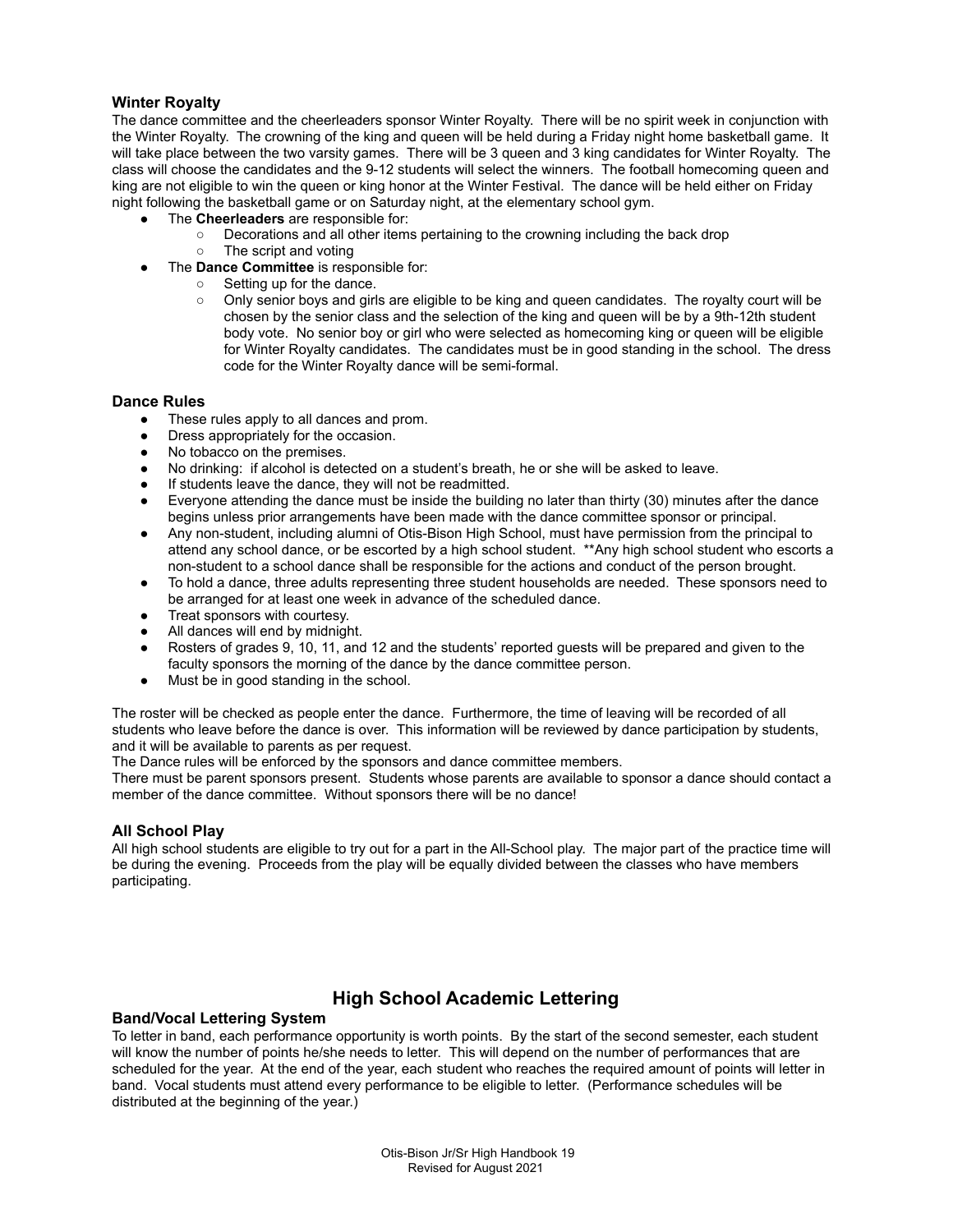Vocal and band students must attend all required performances and rehearsals. Students will be excused from any performance that interferes with their religious beliefs. (Examples include: church performances and Sunday concerts.) Other absences will be decided on at the discretion of the instructor. All absences should be discussed prior to the absence to eliminate any confusion.

#### **Scholar's Bowl Lettering**

Must be a full time student Must be in good standing (not failing any required classes, have a minimum 2.5 GPA) Must display good sportsmanship Attending practice 10 points Improvement 1-10 points Competing in tournaments 10 points each tournament attended Placing first in a tournament 25 points Placing second in a tournament 20 points Placing third in a tournament 15 points Placing fourth in a tournament 10 points CPL All League Selection 25 points-1st team, 20 points-2nd team, 15 points-HM Chosen to attend CPL and/or Regionals 25 points each Total Points to Letter: 200

#### **Speech/Forensics Lettering**

#### **To earn a letter, students must:**

- Compete in THREE tournaments.
- Prepare TWO events.
- Earn FIFTY points by the end of the season.
- May letter by qualifying for State Champs.

#### **Points will be awarded for the best QUALITY POINTS rating of the day for tournament competition:**

- $\bullet$  23-25 = 5 points
- $\bullet$  20-22 = 4 points
- $16-19 = 3$  points
- $\bullet$  13-15 = 2 points
- $10-12 = 1$  point

#### **Additional points may be earned by completing the following:**

- Individual practice with the coach. 5 points
- Videotaping and viewing of events. 5 points
- Helping host our tournament. 5 points

#### **High School Athletic Lettering**

#### **General Information**

For those students who wish to compete on an interscholastic athletic team, the following opportunities are available; football, volleyball, cross country, basketball, cheerleading and track. Eligibility standards for interscholastic athletics are established by KSHSAA and by the coaches of the various activities. Physicals for athletics must be completed after May 1st of current year before students will be permitted to practice. Physical forms must be signed by a parent or guardian as per KSHSAA rules. Each coach will establish letter award requirements for each sport. Students who letter in any lettering activity will receive an Otis-Bison school letter. After that they will receive medal pins and bars to be placed on their letter for each year lettered. Coaches will have additional expectations for their sport that is not in this handbook.

#### **HS Cheer and Yell Leaders**

A committee of people from the community and/or outside the community will choose the cheerleaders based on cheering criteria and ability. A minimum score of 75 must be attained for consideration for membership to the squad. Cheerleaders must remain on the squad to receive a letter.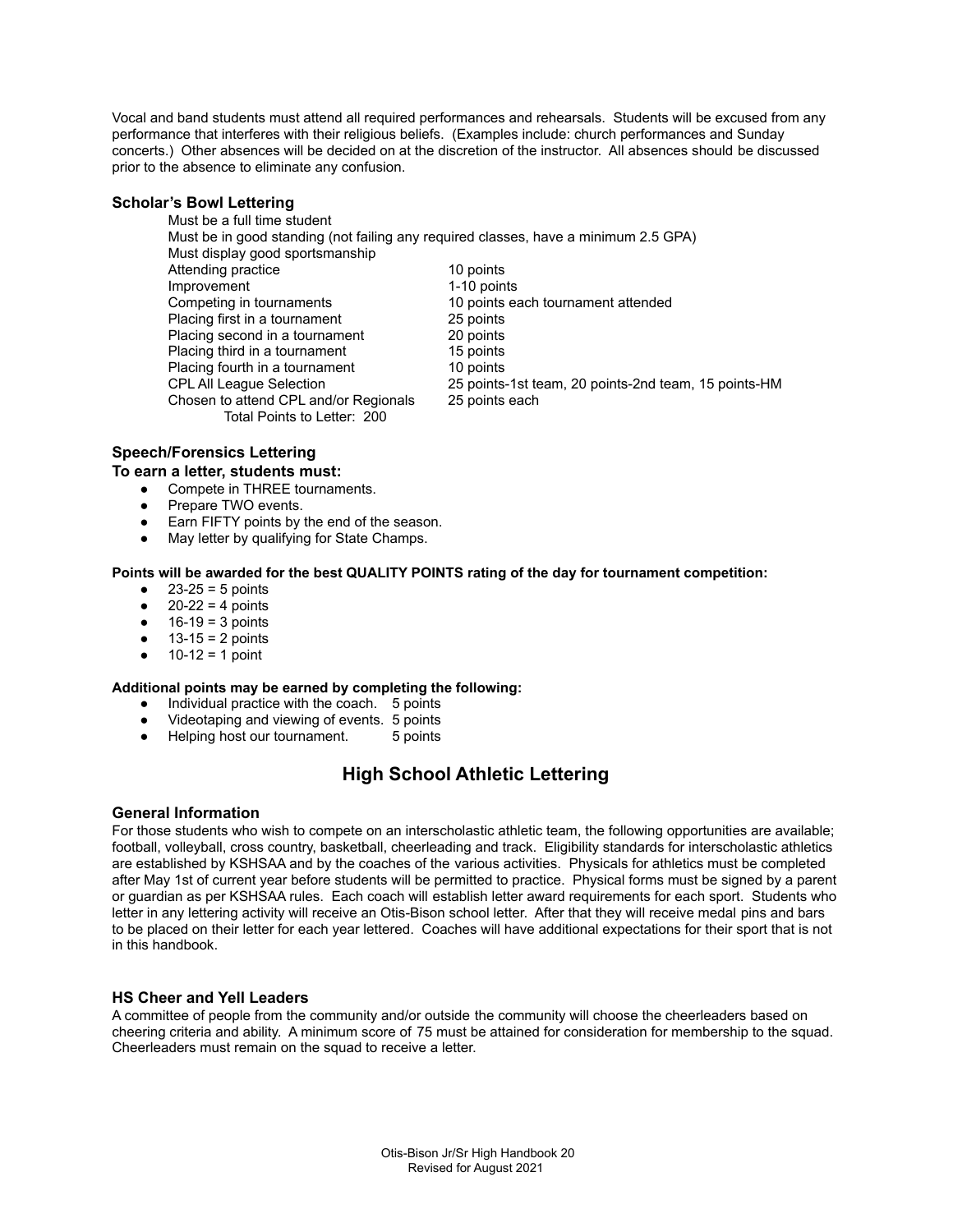#### **HS Cross-Country Lettering**

The student must compete on varsity for at least half of the meets. The student must also remain active with the team for the entire season.

#### **HS Volleyball Lettering**

The student must play in ½ (one-half) of the total regular season varsity matches and/or 1/3 (one-third) of the post-regular season varsity matches. The student must also remain active with the team for the entire season.

#### **HS Football Lettering**

To letter, each person must do the following:

- Be eligible throughout the season
- Be at all practices (exceptions apply)
- Stay in good standing in the community and at school
- Play in at least  $\frac{1}{2}$  (one-half) of the quarters during the regular season

#### **HS Basketball Lettering**

The student must play in ½ (one-half) of the total varsity quarters for the season. A player can forfeit his or her quarters for missing a practice or game without approval from the head coach. The exceptions are illness or an emergency. The player must remain active with the team for the entire season.

#### **HS Track Lettering**

To letter each participant must do the following:

- Be eligible throughout the season
- Be at all practices (exceptions apply)
- Be in at least two events per meet
- Score 10 team points during the season or improve in every event
- Stay in good standing in the community and at school

#### **HS Manager and Trainer Lettering**

To letter, the managers and trainers must be present at all practices and games except for illness or reasons approved by the head coach. They will carry out their duties as outlined by each coach.

#### **HS Injured Participant and Lettering**

A student who is injured during a season and, due to this injury, will not be able to participate again during the season, may letter if the student was playing at the level he or she would have lettered if the injury had not occurred.

#### **High School Organizations**

#### **Holding Office**

Students may not hold more than two major elected offices at one time. Those offices include president, vice-president, secretary, and treasurer. An individual may only be president of one organization during any given year.

#### **National Honor Society**

The purpose of this organization shall be to create enthusiasm for scholarship, to stimulate a desire to render service, to promote leadership, and to develop character in the students of Otis-Bison High School.

A faculty council, consisting of five faculty members, will be appointed each year by the principal. The purpose of the council is to select new members and if the need arises, to dismiss members for not fulfilling the requirements of membership. Students must fill out a form and write a paragraph explaining why they would like to be considered for induction in to the society. Membership is an honor bestowed upon a select group of students by the faculty council on behalf of the school faculty. Students are not selected on grades alone. The selection process is as follows:

- 1. A student must be a sophomore, junior or senior and have a cumulative grade point average of 3.5 or better. After the initial membership into NHS a student must maintain a cumulative GPA of 3.25 .
- 2. A student must have been in attendance at Otis-Bison for at least one semester.
- 3. The faculty council will judge the eligible students on the qualities of leadership, service, and character. Those students who receive a majority vote of the faculty council are then eligible to join NHS.
- 4. Students who question non-selection do not have a legal right to a hearing, but they and their parents may be given an opportunity to present their complaints to the principal.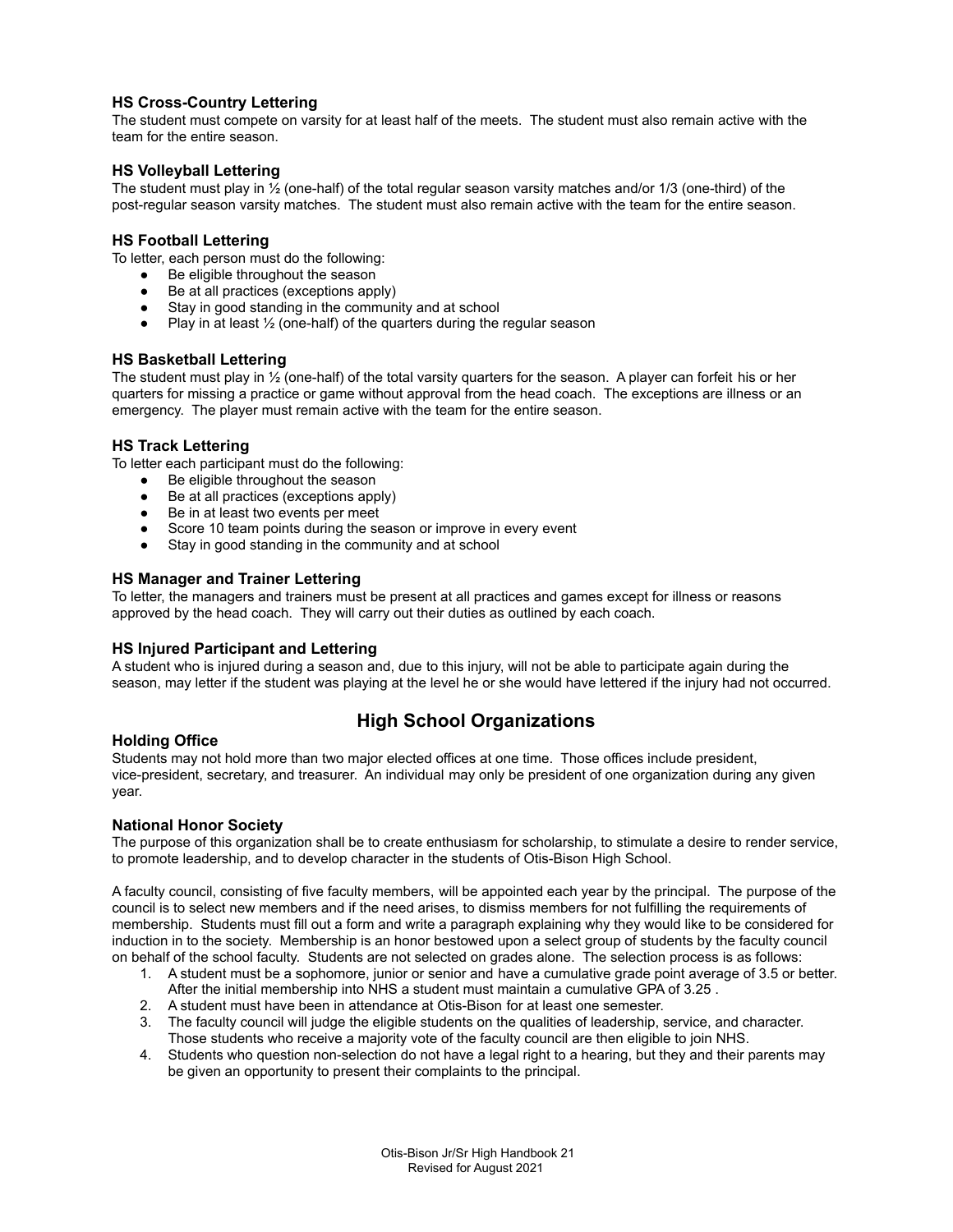Once selected, members have the responsibility to continue to demonstrate the qualities of scholarship, leadership, and character. One requirement will be the student's participation in the local chapter's annual service project which is taking tickets at JV basketball games. Each member must contribute actively to that project. In addition, each member chooses and completes a project, which is in keeping with his or her personal interests.

#### **Kansas Association for Youth (K.A.Y.)**

Kansas Association for Youth is an organization dedicated to service and leadership training and is part of the Kansas School Activities Association. Educational enrichment programs and recreation are an integral part of the KAYS scene, however, as a service organization, KAY try to include school, community, national and international projects.

#### **Students Against Destructive Decisions (S.A.D.D.)**

Students Against Destructive Decisions is an organization dedicated to educate students against the dangers of making bad choices. By sponsoring drug-free parties, S.A.D.D. shows the students how to have fun without alcohol. Throughout the year, S.A.D.D. also invites speakers to share their experiences. As a member of S.A.D.D., students are expected to help each other with making responsible choices. S.A.D.D.'s main objective is to help all students learn to make healthy choices.

#### **Student Council**

An effective student council is actively engaged in learning, doing, and evaluating. It is an integral part of the total school program, and as such, contributes to the educational development of every student in the school. Under the guidance of an adviser, and with the cooperation of an informed student body, faculty, administration and community, it is aware of the reason for its existence and strives toward its objectives. It is organized and operated on sound democratic principles with a good workable constitution that has been adopted by the student body as it procedural guide. The successful student council is aware of the limits of its powers and authority, and knows that it does not govern the school, but participates in its government in many ways.

The effective student council holds regular business meetings on school time, has a planned agenda for each meeting and follows appropriate meeting procedures. Accurate and neat records are kept of all council meetings.

The student council is in charge of the homecoming festivities, i.e., pep rally, pre-game, etc. The student council also provides a pop machine, and they furnish a Christmas and End-of-Year party for the student body, faculty, and administration.

To be eligible for and to remain in STUCO, a student must maintain a 2.5 grade average.

#### **Election of Officers and Members**

The Student Council shall consist of president, vice-president, secretary, treasurer, president of each class and one representative, and the presidents of Kansas Association for Youth (KAY), Students Against Destructive Decisions (SADD), National Honor Society (NHS) and representatives. The members of the Student Council will select the secretary and treasurer during the first regular meeting at the beginning of the school year. There will be two 7th grade students and two 8th grade students on Student Council. They will select one boy and one girl from each class.

#### **Student Council Elections**

Elections for Student Council officers will be held early in April. Campaigning for office will start on the proceeding Monday. All officers will be elected according to the Student Council Constitution.

To be eligible to run for president and vice-president of Student Council, the student must adhere to the stipulations of the STUCO constitution. Those individuals who wish to run for the major offices must declare their intentions to the student council advisor two (2) weeks before the election. The election date will be announced each year. Out-going seniors will not vote for the in-coming STUCO officers.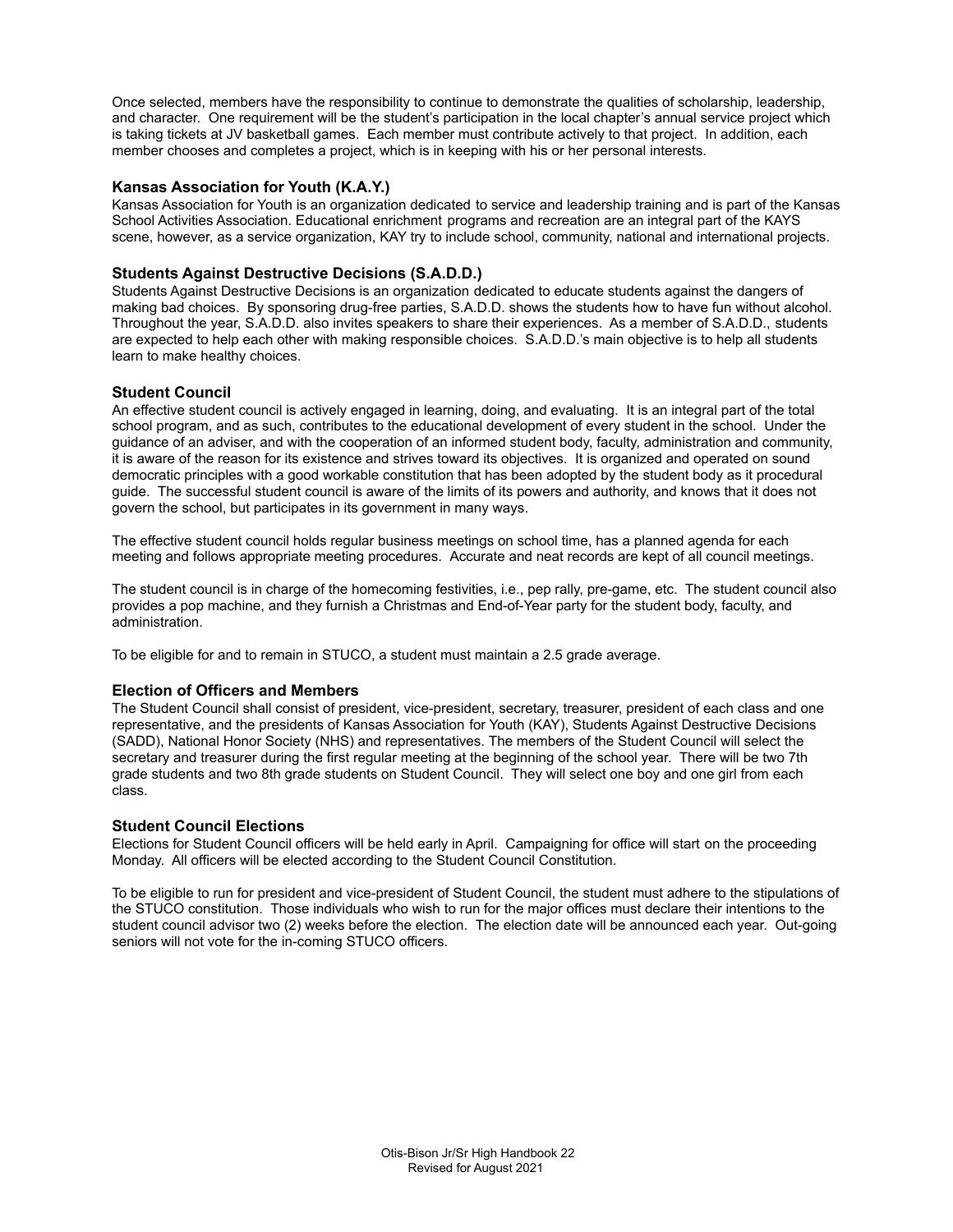## $\blacktriangleright$  Making Effective and Efficient Notes

#### Overview:

Good notes must be complete, coherent, and concise. Whether you are reading, listening, or watching, you must be able to make notes quickly in a format that will be helpful later on when you prepare to write, speak, or take a test.

#### **C** Page Layout

Divide the page into sections, which serve different purposes. There are four primary spaces you can use to arrange information on the page, as the sample page shows:

#### Organize Information

Organize information into a visual format that you find helpful. This might indude bullets, dashes, or numbers. Though an outline format is helpful, keep it loose so that you don't get confused as you make notes. Identify and organize information into categories that align themselves with chapters, headings/subheadings, major themes, or chronological events; such organization gives your notes structure and coherence. Use additional techniques such as underlining and ALL CAPS to quickly orient your eyes.



#### **BENEFITS OF GOOD NOTES**

- . Improve Recall: Info is better organized, which aids the memory when tested.
- · Increase Understanding: Organizing info forces you to digest it and establish connections between different ideas.
- . Increase Attention: Whether reading or listening, taking good notes forces you to pay close attention to what you are studying. It does this by: -establishing a purpose -giving you a focus -determining what is important

#### **6** Abbreviate

You are the only one who must be able to use and read your notes. Each class or topic has words and ideas that come up repeatedly. Using symbols, abbreviations, acronyms, or other tricks to condense your notes helps you get down more information in a useful format. Here are some samples and suggestions:

- . Shorten familiar words: info for information; NY for New York; WW2 for World War Two
- · Use symbols to represent words or ideas: + for add; = for equal; w/o for without; & for and; b/c for because
- . Use acronyms to abbreviate familiar terms: MWH for Modern World History; NATO, GNP, USA, UN, WWI
- . Shorten words through omission: gov't for government; bldg. for building; pps for pages; prob for problem
- Abbreviate names: A = Atticus; BR = Boo Radley; BE = Bob Ewell; FDR = Franklin Delano Roosevelt
- · Shorten common terms: RJ = Romeo and Juliet; Eng = English; OLine = Outline; BStorm = Brainstorm

#### C Telegraph

You do not need to write down every word you read or hear. Cut out unnecessary words. Example: "Atticus takes case" or "Germans lose battle; morale worsens."

#### **White Space**

Don't crowd your page! Leave space between ideas (e.g., leave an extra space between main ideas). This leaves you room to add information later on and makes your notes easier on the tired eyes trying to read them.

#### C set Purpose

Decide why you are taking notes so you know how to organize your information and evaluate what you should write down. If, for example, you are taking notes for a paper on consequences of a particular historical event, you need to pay special attention to information that might be of possible use. Keep asking yourself: "What is the question these notes are trying to help me answer?" (e.g., What are the primary consequences of...?)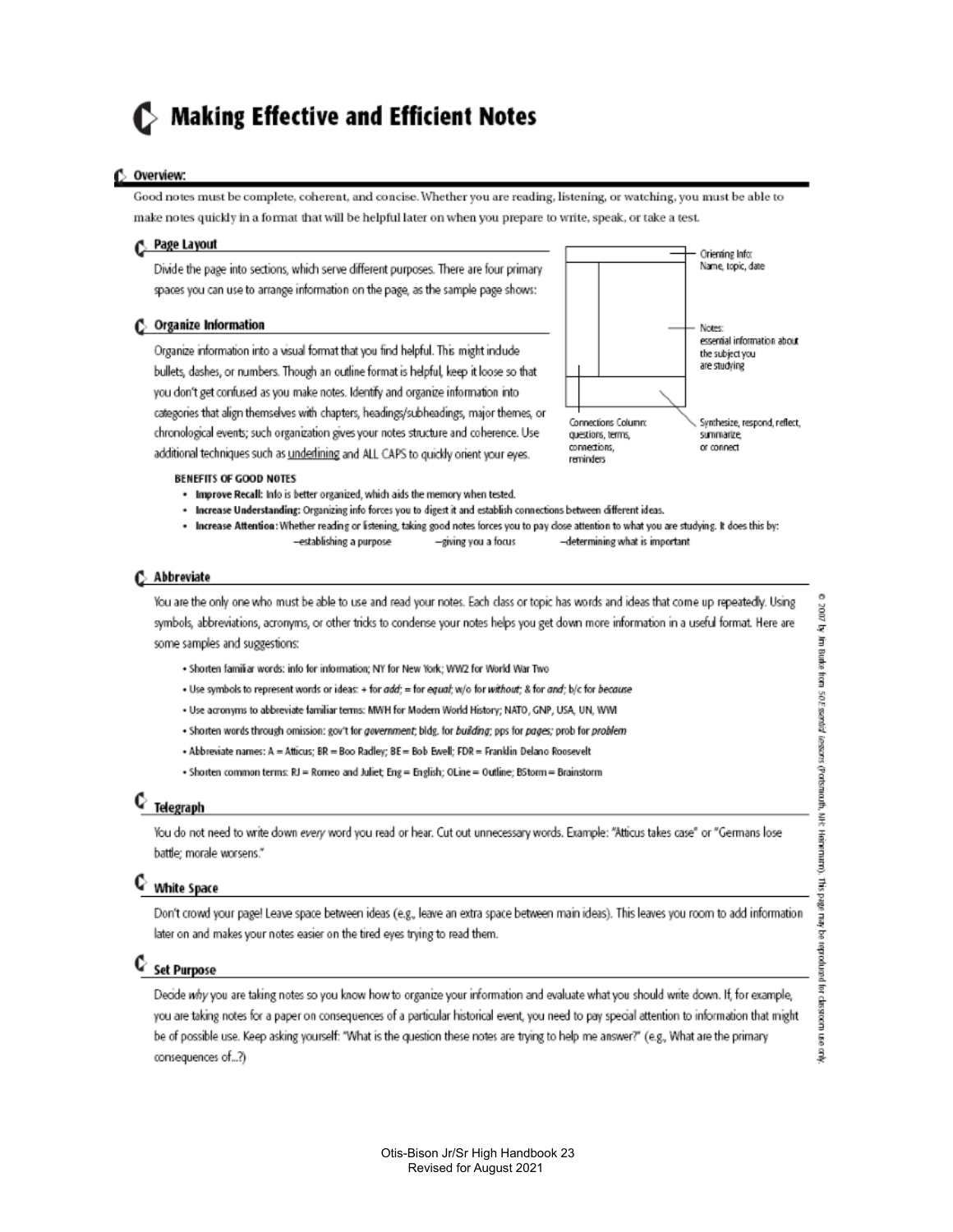## Seaching Note-Taking Skills: Overview

#### Mhat It Is

Note taking includes a range of formats and functions. In short, it means reading, writing, listening, viewing, or observing with a pencil in hand so students can capture their thoughts and prepare for subsequent writing assignments, discussions, or exams. Note taking includes graphic formats and marginal comments, as well as more traditional methods like outlines, lists, and Cornell Notes. Highlighting and underlining are not the same as taking notes; while readers "take note" of some idea or change when they highlight, they are not thoroughly processing the information the way they would if they annotated the same passage.

#### ← Why Use It

Taking notes demands that the students interact with the material and process it, making connections, evaluating importance, and organizing ideas into patterns that will not only prepare them for subsequent assignments but help them achieve deeper understanding of the material. Taking notes gives the students purpose and a process that ideally allows the students to use their own cognitive style and talents.

#### When to Use It

Have students take notes whenever they must make sense of and remember (so that they can later use) whatever they read, watch, hear, or observe. When students give presentations in class, they pay better attention (and behave better) when they have to take notes on each student's presentation; it also improves their listening skills, which are essential for success in college and the workplace.

#### ¢ How to Do It

o 2007 by im Bute forn 50 Esserid lesons (Portmouth NH: Heineman). The page may be reproduced for class com

The four formats listed below offer a range of styles. Which one students use depends on their purpose and preferences.



- strategies, or the computer) in powerful ways. · BDA: Remind them Before, During, and After that they should do certain things. Before beginning, for example, they should set a purpose,
- establish criteria for what to write down, and decide on the format that will be best suited to their purpose. During, they should note key terms and leave space to add material (or sample text questions) later. After, they should supplement their notes from additional reading and lectures to prepare for the test.

#### **Student Weekly Planner Week of \_\_\_\_\_\_\_\_\_\_\_\_\_\_\_\_\_\_\_\_\_\_\_\_\_**